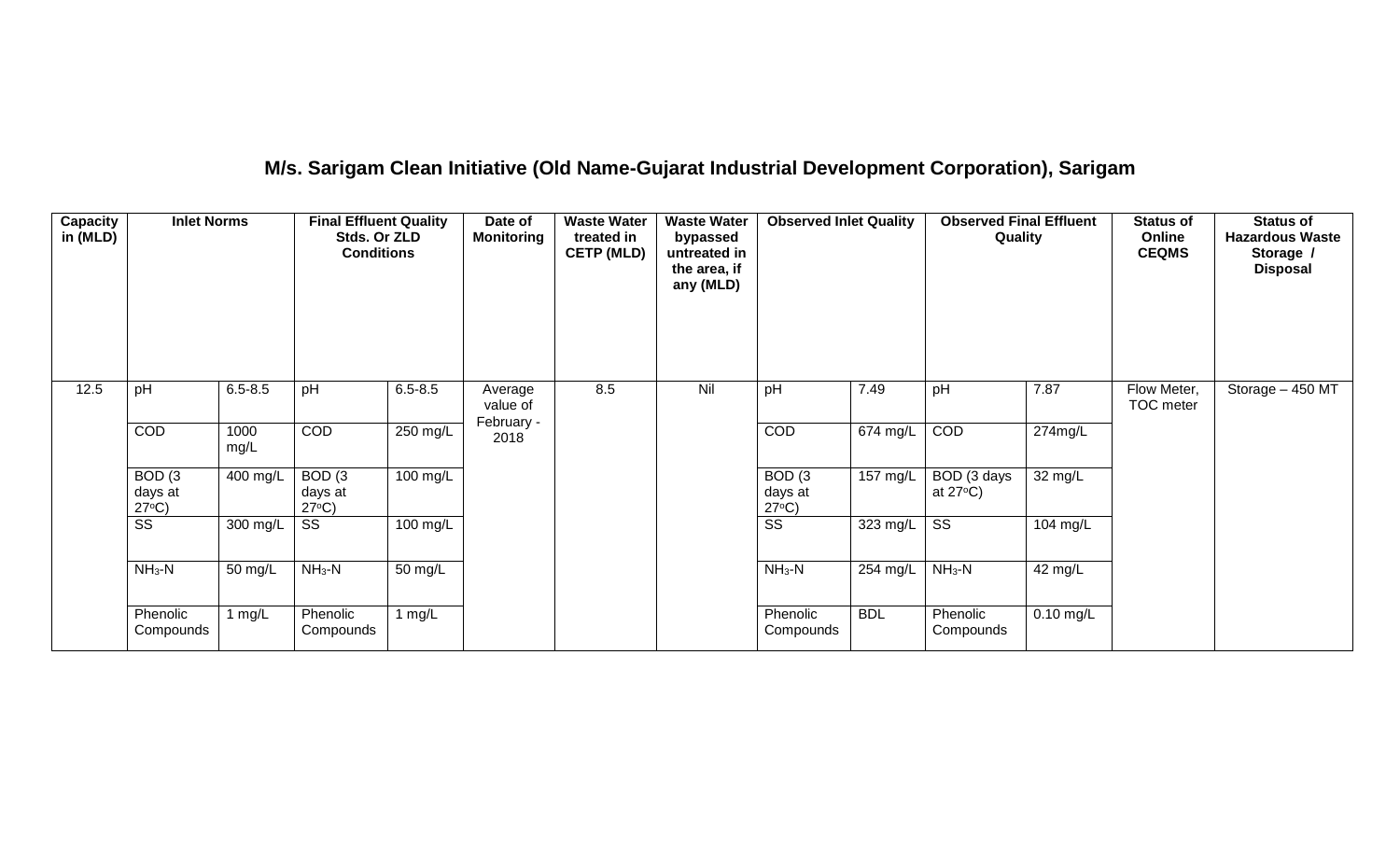## **M/s. Vapi Waste & Effluent Management Co. Ltd, Vapi**

| <b>Capacity</b><br>in (MLD) | <b>Inlet Norms</b>     |              | <b>Final Effluent Quality</b><br>Stds. Or ZLD<br><b>Conditions</b> |             | Date of<br><b>Monitoring</b> | <b>Waste Water</b><br>treated in<br><b>CETP (MLD)</b> | <b>Waste Water</b><br>bypassed<br>untreated in<br>the area, if<br>any (MLD) | <b>Observed Inlet Quality</b> |                    | Quality                | <b>Observed Final Effluent</b> | <b>Status of</b><br>Online<br><b>CEQMS</b> | <b>Status of</b><br><b>Hazardous Waste</b><br>Storage /<br><b>Disposal</b> |
|-----------------------------|------------------------|--------------|--------------------------------------------------------------------|-------------|------------------------------|-------------------------------------------------------|-----------------------------------------------------------------------------|-------------------------------|--------------------|------------------------|--------------------------------|--------------------------------------------|----------------------------------------------------------------------------|
| 55                          | pH                     | $6.5 - 8.5$  | 0.                                                                 | $6.5 - 8.5$ | Average<br>value of          | 55                                                    | Nil                                                                         | pH                            | 7.75               | pH                     | 7.76                           | pH, Flow<br>Meter, TOC &                   |                                                                            |
|                             | COD                    | 1000<br>mg/L | COD                                                                | 250 mg/L    | February -<br>2018           |                                                       |                                                                             | COD                           | 910 mg/L           | COD                    | 275 mg/L                       | DO Meter                                   |                                                                            |
|                             | <b>BOD</b>             | 400 mg/L     | <b>BOD</b>                                                         | 30 mg/L     |                              |                                                       |                                                                             | <b>BOD</b>                    | $203 \text{ mg/L}$ | <b>BOD</b>             | 31 mg/L                        |                                            |                                                                            |
|                             | $\overline{\text{SS}}$ | 300 mg/L     | $\overline{\text{ss}}$                                             | 100 mg/L    |                              |                                                       |                                                                             | $\overline{\text{ss}}$        | $178 \text{ mg/L}$ | $\overline{\text{ss}}$ | 119 mg/L                       |                                            |                                                                            |
|                             | $NH3-N$                | 50 mg/L      | $NH3-N$                                                            | 50 mg/L     |                              |                                                       |                                                                             | $NH3-N$                       | 55 mg/L            | $NH3-N$                | 54 mg/L                        |                                            |                                                                            |
|                             | Phenolic<br>Compounds  | 1 $mg/L$     | Phenolic<br>Compounds                                              | 1 mg/L      |                              |                                                       |                                                                             | Phenolic<br>Compounds         | 1.42 mg/L          | Phenolic<br>Compounds  | <mark>2.4 mg/L</mark>          |                                            |                                                                            |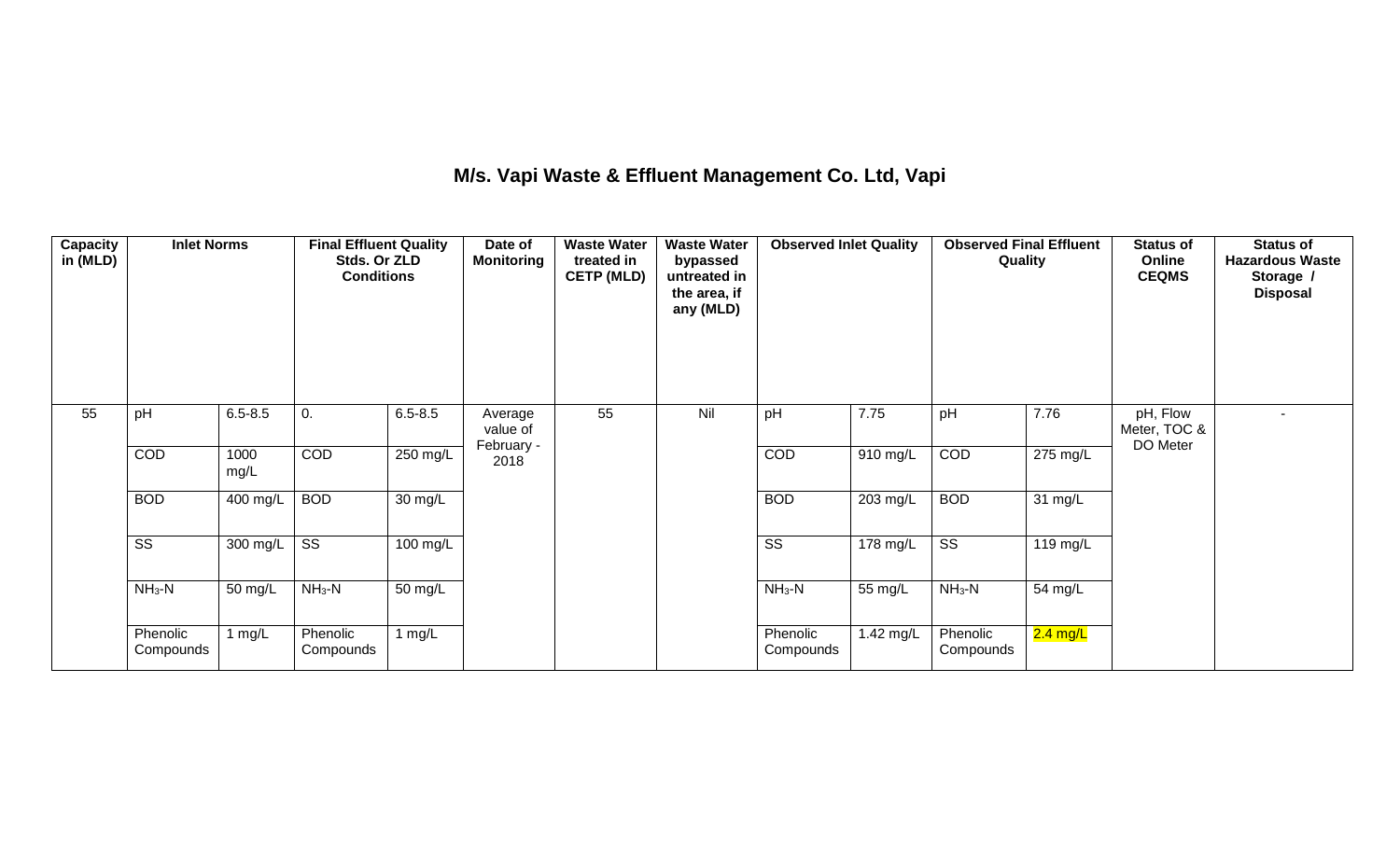## **M/s. Sachin Infra Environment Ltd., GIDC-Sachin, Surat**

| Capacity<br>in (MLD) | <b>Inlet Norms</b>     |                  | <b>Final Effluent Quality</b><br>Stds. Or ZLD<br><b>Conditions</b> |                    | Date of<br>Monitoring | <b>Waste Water</b><br>treated in<br><b>CETP (MLD)</b> | <b>Waste Water</b><br>bypassed<br>untreated in<br>the area, if<br>any (MLD) | <b>Observed Inlet Quality</b> |               | <b>Observed Final Effluent</b><br>Quality |           | <b>Status of</b><br>Online<br><b>CEQMS</b> | <b>Status of</b><br><b>Hazardous Waste</b><br>Storage /<br><b>Disposal</b> |
|----------------------|------------------------|------------------|--------------------------------------------------------------------|--------------------|-----------------------|-------------------------------------------------------|-----------------------------------------------------------------------------|-------------------------------|---------------|-------------------------------------------|-----------|--------------------------------------------|----------------------------------------------------------------------------|
| 50                   | pH                     | Not<br>Furnished | pH                                                                 | $6.5 - 8.5$        | Average<br>value of   | 40                                                    | Nil                                                                         | pH                            | 7.39          | pH                                        | 7.69      | pH, Flow<br>Meter, TOC                     | Storage - 578MT                                                            |
|                      | COD                    | 1000<br>mg/L     | COD                                                                | 250 mg/L           | February -<br>2018    |                                                       |                                                                             | COD                           | 1186 mg/L     | COD                                       | 265 mg/L  |                                            | Disposal - 355 MT                                                          |
|                      | <b>BOD</b>             | 400 mg/L         | <b>BOD</b>                                                         | 30 mg/L            |                       |                                                       |                                                                             | <b>BOD</b>                    | 258 mg/L      | <b>BOD</b>                                | 29 mg/L   |                                            |                                                                            |
|                      | $\overline{\text{SS}}$ | 300 mg/L         | $\overline{\text{ss}}$                                             | $100 \text{ mg/L}$ |                       |                                                       |                                                                             | $\overline{\text{ss}}$        | 418 mg/L      | $\overline{\text{ss}}$                    | 90 mg/L   |                                            |                                                                            |
|                      | $NH3-N$                | 50 mg/L          | $NH3-N$                                                            | 50 mg/L            |                       |                                                       |                                                                             | $NH_3-N$                      | 48 mg/L       | $NH3-N$                                   | 30 mg/L   |                                            |                                                                            |
|                      | Phenolic<br>Compounds  | 1 $mg/L$         | Phenolic<br>Compounds                                              | 01 $mg/L$          |                       |                                                       |                                                                             | Phenolic<br>Compounds         | 0.545<br>mg/L | Phenolic<br>Compounds                     | 0.35 mg/L |                                            |                                                                            |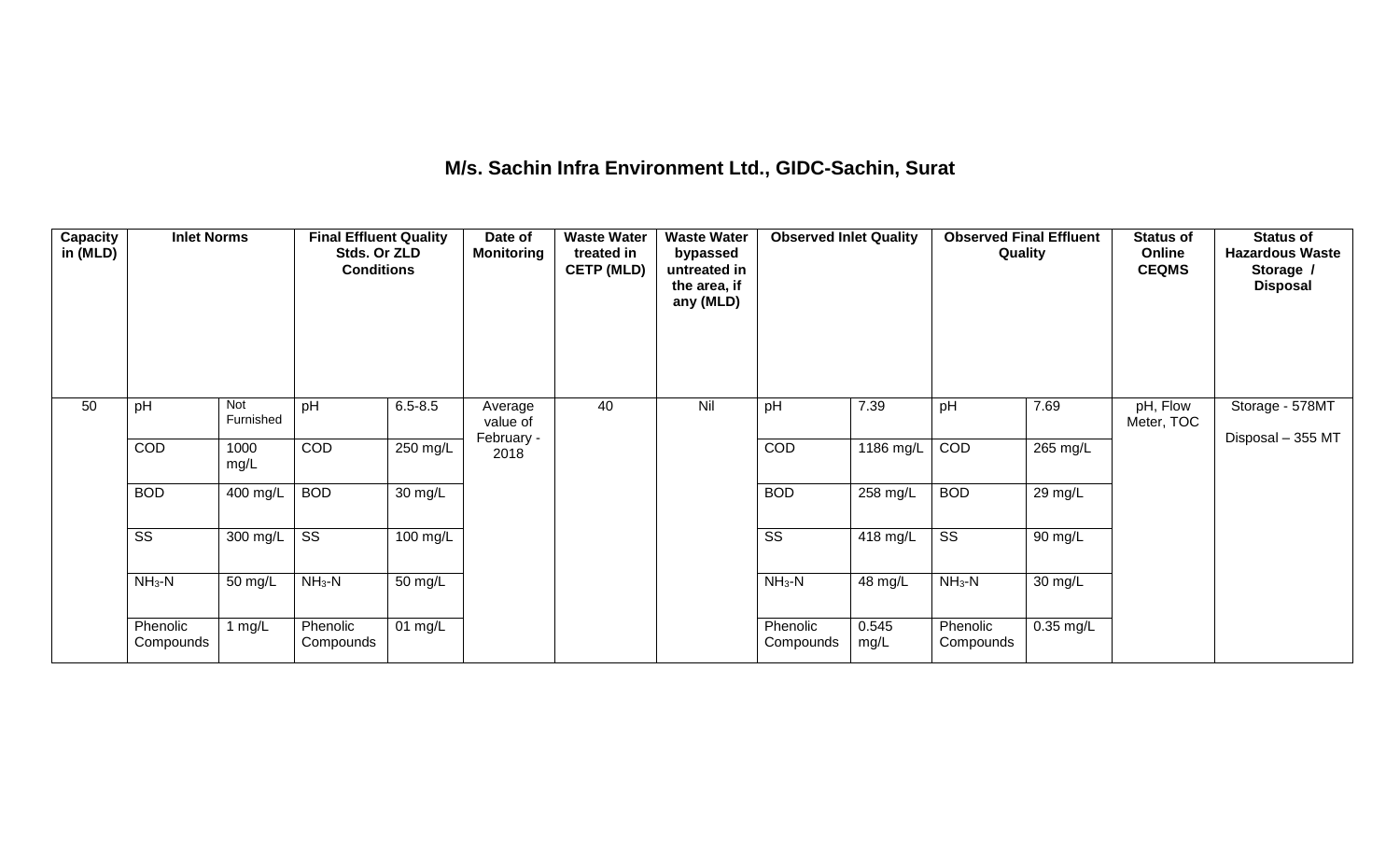#### **M/s. Globe Enviro Care Ltd. [chemical units], GIDC-Sachin, Surat**

| Capacity<br>in (MLD) | <b>Inlet Norms</b>     |              | <b>Final Effluent Quality</b><br>Stds. Or ZLD<br><b>Conditions</b> |                      | Date of<br><b>Monitoring</b>      | <b>Waste Water</b><br>treated in<br><b>CETP (MLD)</b> | <b>Waste Water</b><br>bypassed<br>untreated in<br>the area, if<br>any (MLD) | <b>Observed Inlet Quality</b> |                    | <b>Observed Final Effluent</b><br>Quality |             | <b>Status of</b><br>Online<br><b>CEQMS</b> | <b>Status of</b><br><b>Hazardous Waste</b><br>Storage /<br><b>Disposal</b> |
|----------------------|------------------------|--------------|--------------------------------------------------------------------|----------------------|-----------------------------------|-------------------------------------------------------|-----------------------------------------------------------------------------|-------------------------------|--------------------|-------------------------------------------|-------------|--------------------------------------------|----------------------------------------------------------------------------|
| 0.50                 | pH                     | 6.5 to 8.5   | pH                                                                 | 6.5 to 8.5           | Average<br>value of<br>February - | 0.35                                                  | Nil                                                                         | pH                            | 6.875              | pH                                        | 7.23        | pH, TOC,<br>TSS, Flow<br>meter             | Storage - 16 MT                                                            |
|                      | COD                    | 3000<br>mg/L | COD                                                                | 250 mg/L             | 2018                              |                                                       |                                                                             | COD                           | 1865 mg/L          | COD                                       | 259 mg/L    |                                            |                                                                            |
|                      | <b>BOD</b>             | 1200<br>mg/L | <b>BOD</b>                                                         | $\overline{30}$ mg/L |                                   |                                                       |                                                                             | <b>BOD</b>                    | $405 \text{ mg/L}$ | <b>BOD</b>                                | 28 mg/L     |                                            |                                                                            |
|                      | $\overline{\text{ss}}$ | 300 mg/L     | $\overline{\text{ss}}$                                             | $100 \text{ mg/L}$   |                                   |                                                       |                                                                             | $\overline{\text{ss}}$        | $413 \text{ mg/L}$ | $\overline{\text{SS}}$                    | 79 mg/L     |                                            |                                                                            |
|                      | $NH3-N$                | 50 mg/L      | $NH3-N$                                                            | $\overline{50}$ mg/L |                                   |                                                       |                                                                             | $NH3-N$                       | 61 mg/L            | $NH3-N$                                   | 31 mg/L     |                                            |                                                                            |
|                      | Phenolic<br>Compounds  | 1 mg/L       | Phenolic<br>Compounds                                              | 1 $mg/L$             |                                   |                                                       |                                                                             | Phenolic<br>Compounds         | $0.60$ mg/L        | Phenolic<br>Compounds                     | $0.26$ mg/L |                                            |                                                                            |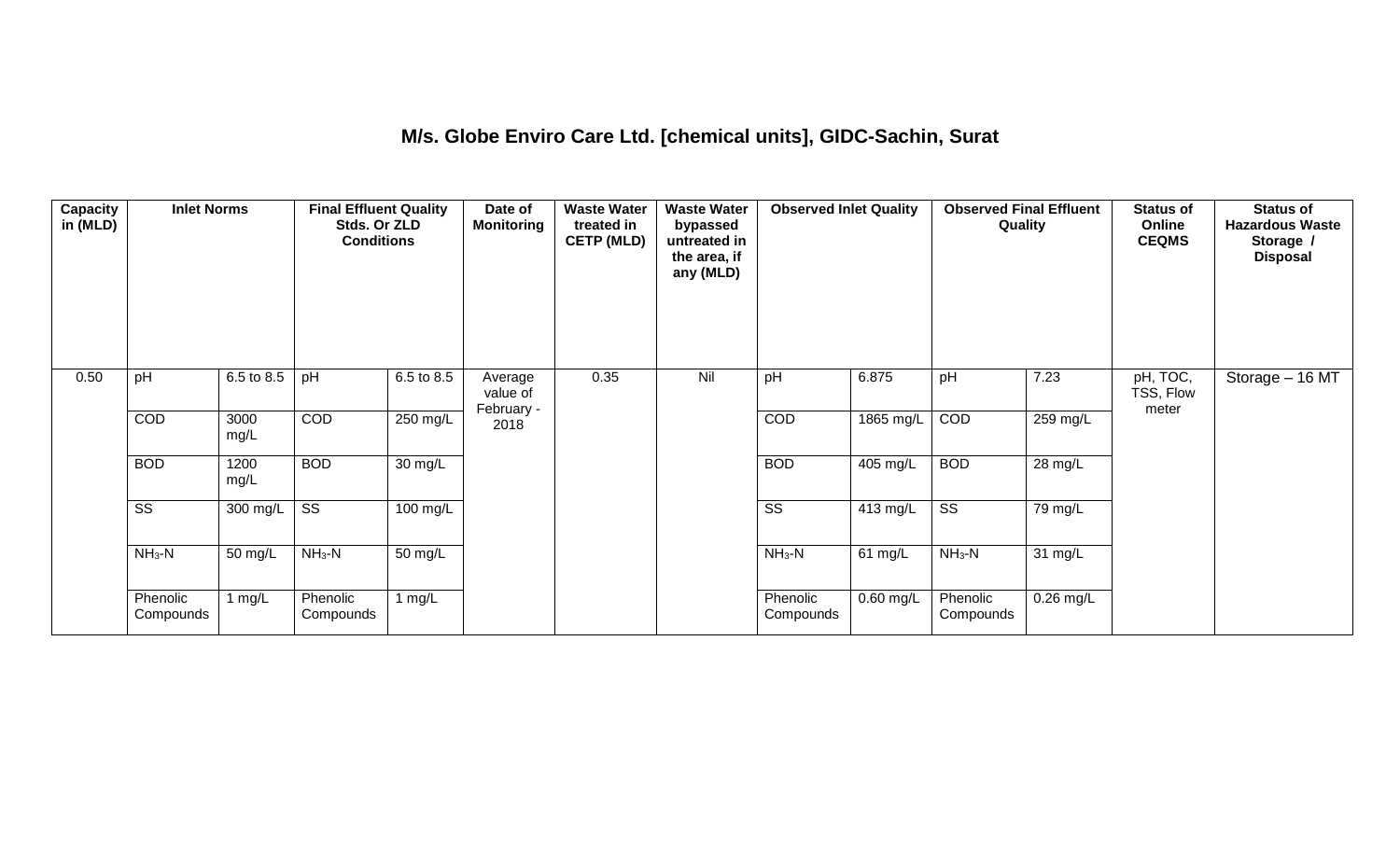## **M/s. Pandesara Infrastructure Ltd.,GIDC-Pandesara, Surat**

| Capacity<br>in (MLD) | <b>Inlet Norms</b>     |              | <b>Final Effluent Quality</b><br>Stds. Or ZLD<br><b>Conditions</b> |                      | Date of<br><b>Monitoring</b> | <b>Waste Water</b><br>treated in<br><b>CETP (MLD)</b> | <b>Waste Water</b><br>bypassed<br>untreated in<br>the area, if<br>any (MLD) | <b>Observed Inlet Quality</b> |             | <b>Observed Final Effluent</b><br><b>Quality</b> |                       | <b>Status of</b><br>Online<br><b>CEQMS</b> | <b>Status of</b><br><b>Hazardous Waste</b><br>Storage /<br><b>Disposal</b> |
|----------------------|------------------------|--------------|--------------------------------------------------------------------|----------------------|------------------------------|-------------------------------------------------------|-----------------------------------------------------------------------------|-------------------------------|-------------|--------------------------------------------------|-----------------------|--------------------------------------------|----------------------------------------------------------------------------|
| 100                  | pH                     | $6.5 - 8.5$  | pH                                                                 | $6.5 - 8.5$          | Average<br>value of          | 88                                                    | Nil                                                                         | pH                            | 7.34        | pH                                               | 7.55                  | pH, Flow<br>Meter, TOC,<br>COD             | Storage - 300 MT<br>Disposal - 748 MT                                      |
|                      | <b>COD</b>             | 1000<br>mg/L | COD                                                                | $250$ mg/L           | February -<br>2018           |                                                       |                                                                             | COD                           | 1241 mg/L   | COD                                              | $\overline{221}$ mg/L |                                            |                                                                            |
|                      | <b>BOD</b>             | 400 mg/L     | <b>BOD</b>                                                         | 30 mg/L              |                              |                                                       |                                                                             | <b>BOD</b>                    | 336 mg/L    | <b>BOD</b>                                       | 29 mg/L               |                                            |                                                                            |
|                      | $\overline{\text{SS}}$ | 300 mg/L     | $\overline{\text{ss}}$                                             | 100 mg/L             |                              |                                                       |                                                                             | $\overline{\text{SS}}$        | 330 mg/L    | $\overline{\text{ss}}$                           | 69 mg/L               |                                            |                                                                            |
|                      | $NH3-N$                | 50 mg/L      | $NH3-N$                                                            | $\overline{50}$ mg/L |                              |                                                       |                                                                             | $NH_3-N$                      | 41 mg/L     | $NH_3-N$                                         | 19 mg/L               |                                            |                                                                            |
|                      | Phenolic<br>Compounds  | 01 mg/L      | Phenolic<br>Compounds                                              | 01 $mg/L$            |                              |                                                       |                                                                             | Phenolic<br>Compounds         | $0.52$ mg/L | Phenolic<br>Compounds                            | $0.23$ mg/L           |                                            |                                                                            |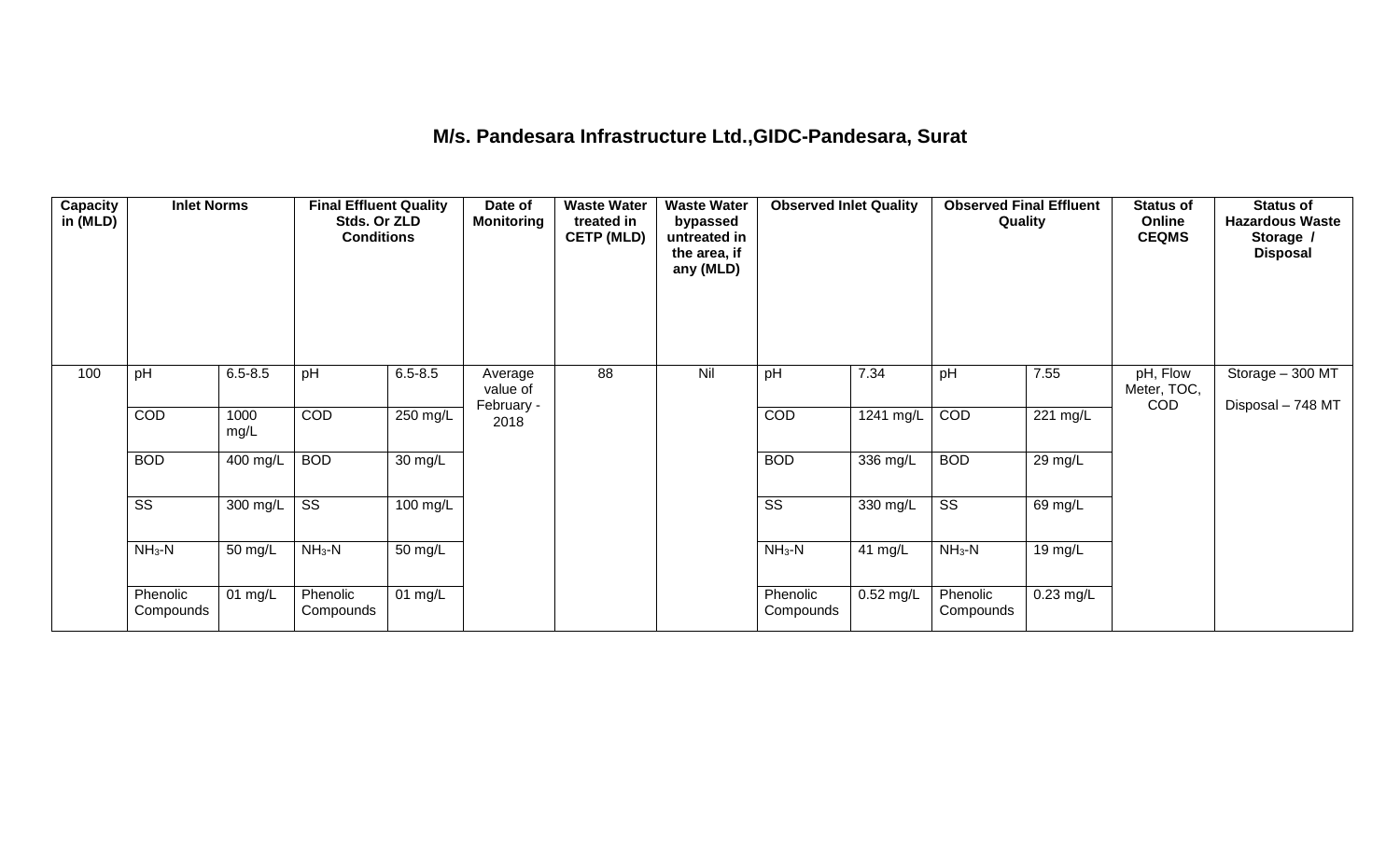## **M/s. Palsana Enviro Protection Ltd.,(PEPL),Kadodara, Surat**

| Capacity<br>in (MLD) | <b>Inlet Norms</b>     |              | <b>Final Effluent Quality</b><br>Stds. Or ZLD<br><b>Conditions</b> |            | Date of<br><b>Monitoring</b>      | <b>Waste Water</b><br>treated in<br><b>CETP (MLD)</b> | <b>Waste Water</b><br>bypassed<br>untreated in<br>the area, if<br>any (MLD) | <b>Observed Inlet Quality</b> |            | <b>Observed Final Effluent</b><br>Quality |             | <b>Status of</b><br>Online<br><b>CEQMS</b> | <b>Status of</b><br><b>Hazardous Waste</b><br>Storage /<br><b>Disposal</b> |
|----------------------|------------------------|--------------|--------------------------------------------------------------------|------------|-----------------------------------|-------------------------------------------------------|-----------------------------------------------------------------------------|-------------------------------|------------|-------------------------------------------|-------------|--------------------------------------------|----------------------------------------------------------------------------|
| 100                  | pH                     | 6.5 to 8.5   | pH                                                                 | 6.5 to 8.5 | Average<br>value of<br>February - | 95                                                    | Nil                                                                         | pH                            | 7.94       | pH                                        | 8.02        | pH, Flow<br>Meter, COD,<br>BOD, TSS        | Storage $-895$<br>MT                                                       |
|                      | COD                    | 1000<br>mg/L | COD                                                                | 250 mg/L   | 2018                              |                                                       |                                                                             | <b>COD</b>                    | 1273 mg/L  | COD                                       | 412 mg/L    |                                            | Disposal - 66 MT                                                           |
|                      | <b>BOD</b>             | 400 mg/L     | <b>BOD</b>                                                         | 30 mg/L    |                                   |                                                       |                                                                             | <b>BOD</b>                    | 325 mg/L   | <b>BOD</b>                                | $143$ mg/L  |                                            |                                                                            |
|                      | $\overline{\text{ss}}$ | 300 mg/L     | $\overline{\text{ss}}$                                             | $100$ mg/L |                                   |                                                       |                                                                             | $\overline{\text{ss}}$        | 434 mg/L   | $\overline{\text{ss}}$                    | 121 mg/L    |                                            |                                                                            |
|                      | $NH3-N$                | 50 mg/L      | $NH3-N$                                                            | 50 mg/L    |                                   |                                                       |                                                                             | $NH3-N$                       | 36 mg/L    | $NH3-N$                                   | 22 mg/L     |                                            |                                                                            |
|                      | Phenolic<br>Compounds  | 1 $mg/L$     | Phenolic<br>Compounds                                              | 1 $mg/L$   |                                   |                                                       |                                                                             | Phenolic<br>Compounds         | $0.6$ mg/L | Phenolic<br>Compounds                     | $0.25$ mg/L |                                            |                                                                            |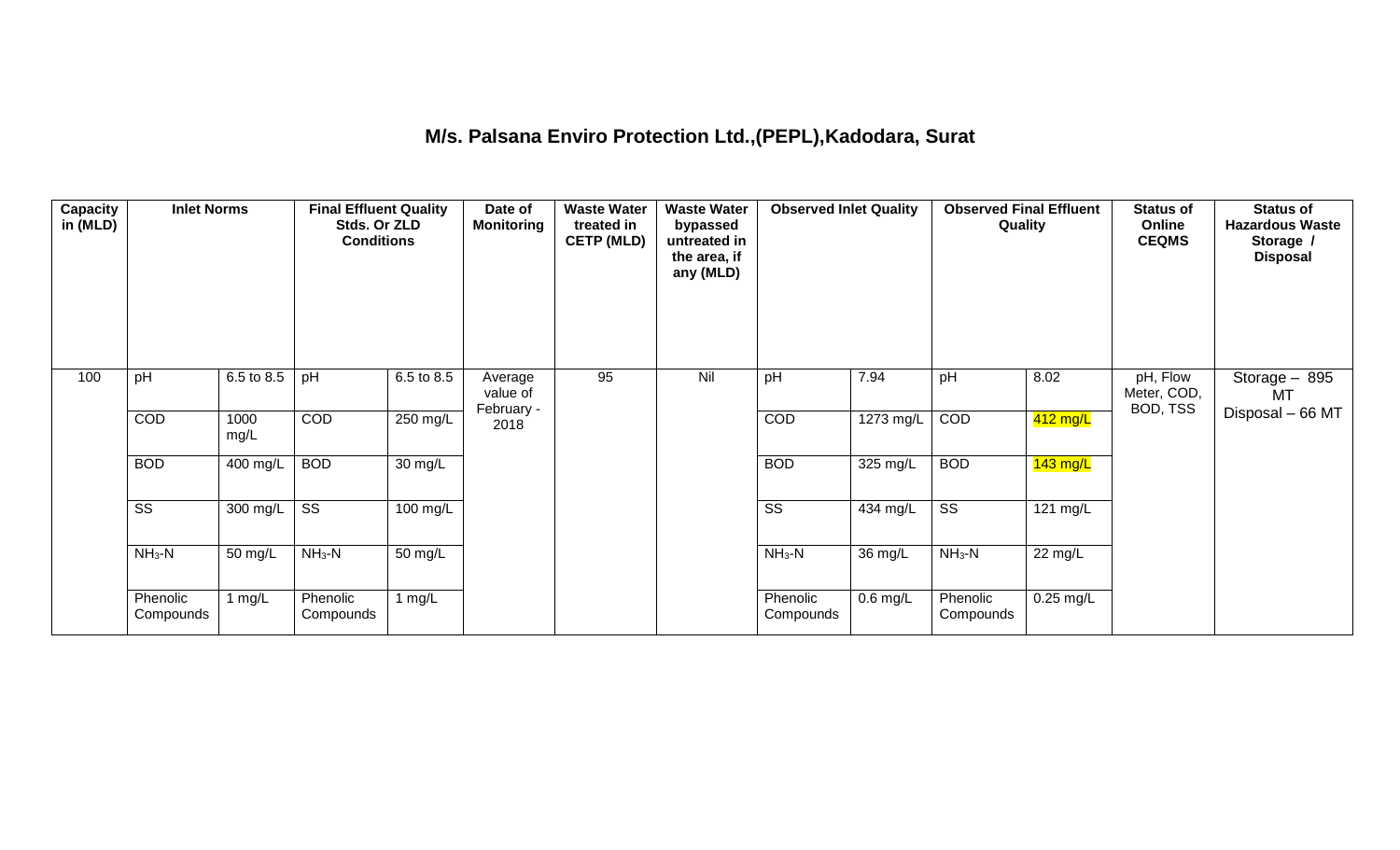## **M/s. New Palsana Industrial Co. Op. Society Ltd., Palsana, Surat**

| Capacity<br>in (MLD) | <b>Inlet Norms</b>     |              | <b>Final Effluent Quality</b><br>Stds. Or ZLD<br><b>Conditions</b> |                       | Date of<br><b>Monitoring</b> | <b>Waste Water</b><br>treated in<br><b>CETP (MLD)</b> | <b>Waste Water</b><br>bypassed<br>untreated in<br>the area, if<br>any (MLD) | <b>Observed Inlet Quality</b> |            | <b>Observed Final Effluent</b><br><b>Quality</b> |                      | <b>Status of</b><br>Online<br><b>CEQMS</b> | <b>Status of</b><br><b>Hazardous Waste</b><br>Storage /<br><b>Disposal</b> |
|----------------------|------------------------|--------------|--------------------------------------------------------------------|-----------------------|------------------------------|-------------------------------------------------------|-----------------------------------------------------------------------------|-------------------------------|------------|--------------------------------------------------|----------------------|--------------------------------------------|----------------------------------------------------------------------------|
| 45                   | pH                     | $6.5 - 8.5$  | pH                                                                 | $6.5 - 8.5$           | Average<br>value of          | 22                                                    | Nil                                                                         | pH                            | 7.93       | pH                                               | 8                    | pH, Flow<br>meter, COD,                    | Storage -150 MT                                                            |
|                      | COD                    | 1000<br>mg/L | COD                                                                | 250 mg/L              | February -<br>2018           |                                                       |                                                                             | COD                           | 1451 mg/L  | COD                                              | $202$ mg/L           | BOD, TSS                                   | Disposal - 103 MT                                                          |
|                      | <b>BOD</b>             | 400 mg/L     | <b>BOD</b>                                                         | $30 \text{ mg/L}$     |                              |                                                       |                                                                             | <b>BOD</b>                    | $366$ mg/L | <b>BOD</b>                                       | $\overline{27}$ mg/L |                                            |                                                                            |
|                      | $\overline{\text{SS}}$ | 300 mg/L     | $\overline{\text{SS}}$                                             | $\overline{<}60$ mg/L |                              |                                                       |                                                                             | $\overline{\text{SS}}$        | 699 mg/L   | $\overline{\text{ss}}$                           | 44 mg/L              |                                            |                                                                            |
|                      | $NH3-N$                | 50 mg/L      | $NH3-N$                                                            | 50 mg/L               |                              |                                                       |                                                                             | $NH3-N$                       | 46 mg/L    | $NH3-N$                                          | 16 mg/L              |                                            |                                                                            |
|                      | Phenolic<br>Compounds  | 1 $mg/L$     | Phenolic<br>Compounds                                              | 1 mg/ $L$             |                              |                                                       |                                                                             | Phenolic<br>Compounds         | 0.59 mg/L  | Phenolic<br>Compounds                            | 0.36 mg/L            |                                            |                                                                            |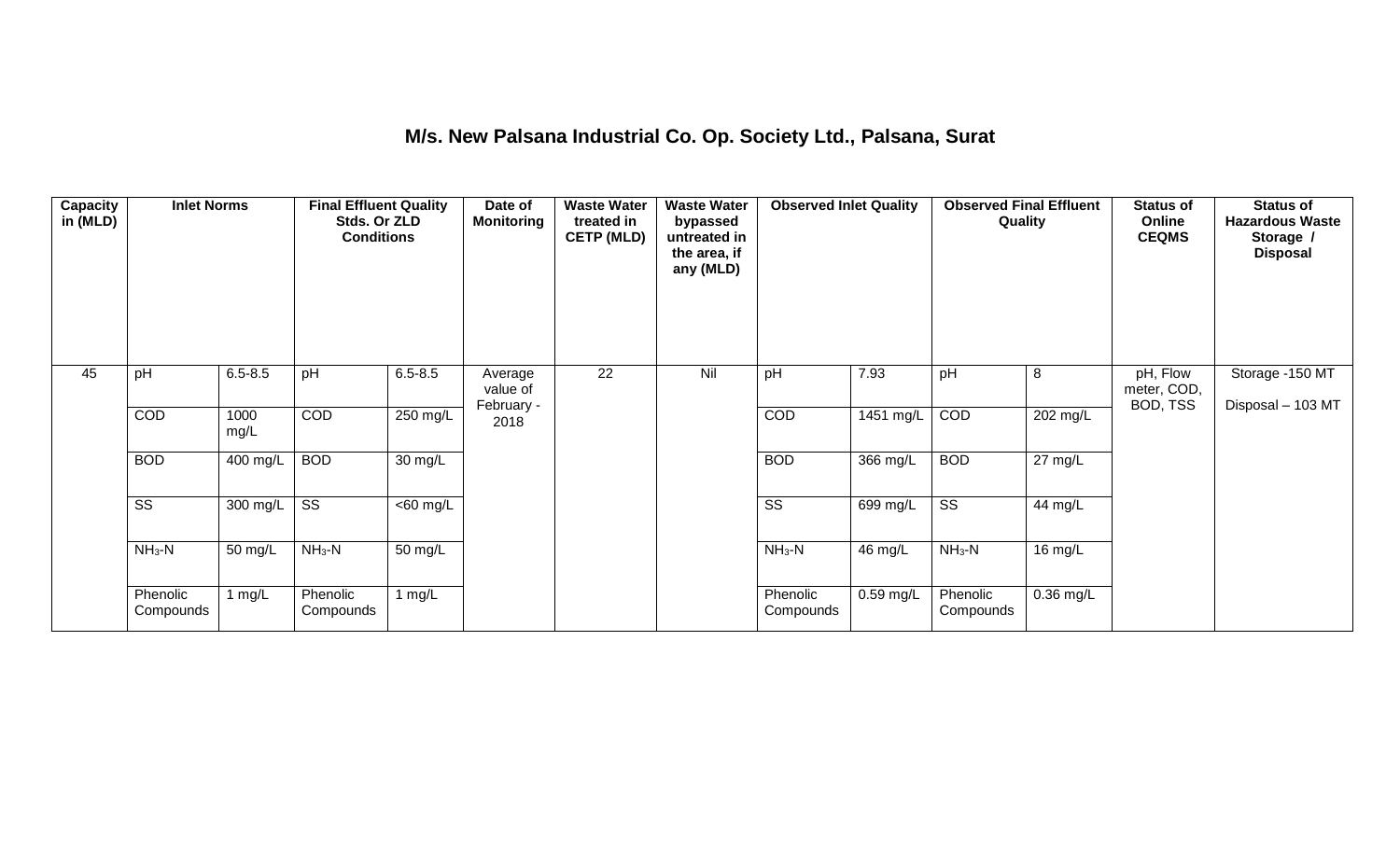## **M/s. Gujarat Eco Textile Park PvtLtd,Palsana, Surat**

| <b>Capacity</b><br>in (MLD) | <b>Inlet Norms</b>     |                       | <b>Final Effluent Quality</b><br>Stds. Or ZLD<br><b>Conditions</b> |                       | Date of<br><b>Monitoring</b> | <b>Waste Water</b><br>treated in<br><b>CETP (MLD)</b> | <b>Waste Water</b><br>bypassed<br>untreated in<br>the area, if<br>any (MLD) | <b>Observed Inlet Quality</b> |            | <b>Observed Final Effluent</b><br>Quality |             | <b>Status of</b><br>Online<br><b>CEQMS</b> | <b>Status of</b><br><b>Hazardous Waste</b><br>Storage /<br><b>Disposal</b> |
|-----------------------------|------------------------|-----------------------|--------------------------------------------------------------------|-----------------------|------------------------------|-------------------------------------------------------|-----------------------------------------------------------------------------|-------------------------------|------------|-------------------------------------------|-------------|--------------------------------------------|----------------------------------------------------------------------------|
| 60                          | pH                     | $6.5 - 8.5$           | pH                                                                 | 6.5 to 8.5            | Average<br>value of          | 35                                                    | Nil                                                                         | pH                            | 8          | pH                                        | 7.91        | pH, Flow<br>Meter, COD<br>Meter            | Storage - 110 MT                                                           |
|                             | COD                    | 1000<br>mg/L          | COD                                                                | 250 mg/L              | February -<br>2018           |                                                       |                                                                             | COD                           | 1036 mg/L  | COD                                       | 184 mg/L    | including<br><b>TOC</b>                    | Disposal - 30 MT                                                           |
|                             | <b>BOD</b>             | $\overline{400}$ mg/L | <b>BOD</b>                                                         | 100 mg/L              |                              |                                                       |                                                                             | <b>BOD</b>                    | 255 mg/L   | <b>BOD</b>                                | 28 mg/L     |                                            |                                                                            |
|                             | $\overline{\text{ss}}$ | 300 mg/L              | $\overline{\text{ss}}$                                             | $\overline{<}60$ mg/L |                              |                                                       |                                                                             | $\overline{\text{ss}}$        | $200$ mg/L | $\overline{\text{ss}}$                    | 91 mg/L     |                                            |                                                                            |
|                             | $NH3-N$                | 50 mg/L               | $NH3-N$                                                            | 50 mg/L               |                              |                                                       |                                                                             | $NH3-N$                       | 43 mg/L    | $NH3-N$                                   | 19 mg/L     |                                            |                                                                            |
|                             | Phenolic<br>Compounds  |                       | Phenolic<br>Compounds                                              | 1 $mg/L$              |                              |                                                       |                                                                             | Phenolic<br>Compounds         | 0.61 mg/L  | Phenolic<br>Compounds                     | $0.31$ mg/L |                                            |                                                                            |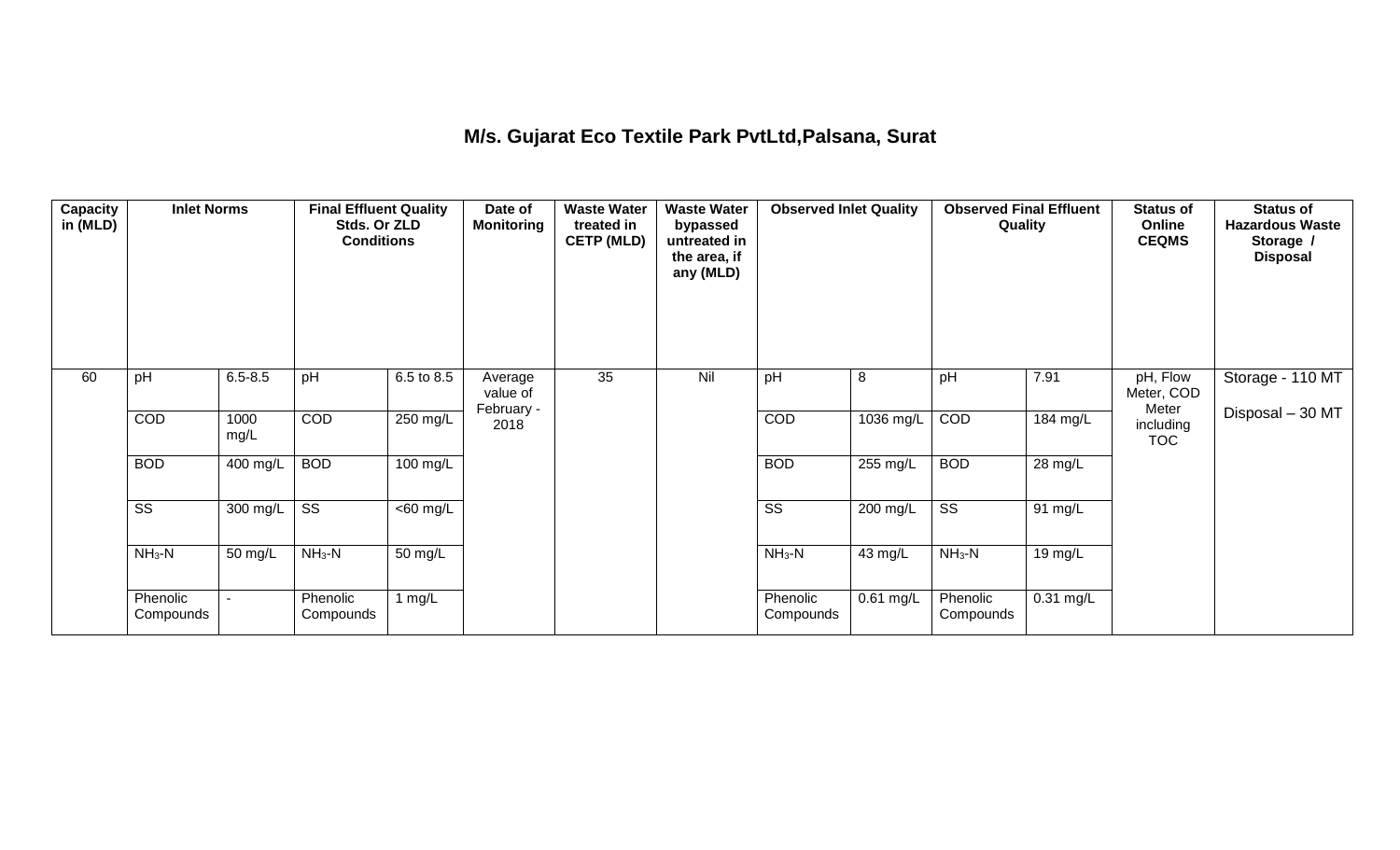#### **M/s. Fairdeal Textile Parks Pvt. Ltd, Kosamaba, Surat**

| Capacity<br>in (MLD) | <b>Inlet Norms</b>     |                | <b>Final Effluent Quality</b><br>Stds. Or ZLD<br><b>Conditions</b> |                       | Date of<br>Monitoring | <b>Waste Water</b><br>treated in<br><b>CETP (MLD)</b> | <b>Waste Water</b><br>bypassed<br>untreated in<br>the area, if<br>any (MLD) | <b>Observed Inlet Quality</b> |             |                        | <b>Observed Final Effluent</b><br>Quality | <b>Status of</b><br>Online<br><b>CEQMS</b> | <b>Status of</b><br><b>Hazardous Waste</b><br>Storage /<br><b>Disposal</b> |
|----------------------|------------------------|----------------|--------------------------------------------------------------------|-----------------------|-----------------------|-------------------------------------------------------|-----------------------------------------------------------------------------|-------------------------------|-------------|------------------------|-------------------------------------------|--------------------------------------------|----------------------------------------------------------------------------|
| 2.25                 | pH                     |                | pH                                                                 | 6.5 to 8.5            | Average<br>value of   | 1.00                                                  | Nil                                                                         | pH                            | 7.12        | pH                     | 7.2                                       | pH, Flow<br>Meter                          | Storage - 4 MT                                                             |
|                      | COD                    | 500 mg/L       | COD                                                                | 100 mg/L              | February -<br>2018    |                                                       |                                                                             | COD                           | 687 mg/L    | COD                    | 76 mg/L                                   |                                            | Disposal - 5 MT                                                            |
|                      | <b>BOD</b>             | 200 mg/L       | <b>BOD</b>                                                         | 30 mg/L               |                       |                                                       |                                                                             | <b>BOD</b>                    | 145 mg/L    | <b>BOD</b>             | 15 mg/L                                   |                                            |                                                                            |
|                      | $\overline{\text{ss}}$ |                | $\overline{\text{ss}}$                                             | $\overline{<}60$ mg/L |                       |                                                       |                                                                             | $\overline{\text{ss}}$        | 204 mg/L    | $\overline{\text{ss}}$ | 96 mg/L                                   |                                            |                                                                            |
|                      | $NH3-N$                | $\blacksquare$ | $NH3-N$                                                            | 50 mg/L               |                       |                                                       |                                                                             | $NH3-N$                       | $\sim$      | $NH3-N$                | $\sim$                                    |                                            |                                                                            |
|                      | Phenolic<br>Compounds  |                | Phenolic<br>Compounds                                              | 1 $mg/L$              |                       |                                                       |                                                                             | Phenolic<br>Compounds         | $0.09$ mg/L | Phenolic<br>Compounds  | 0.70 mg/L                                 |                                            |                                                                            |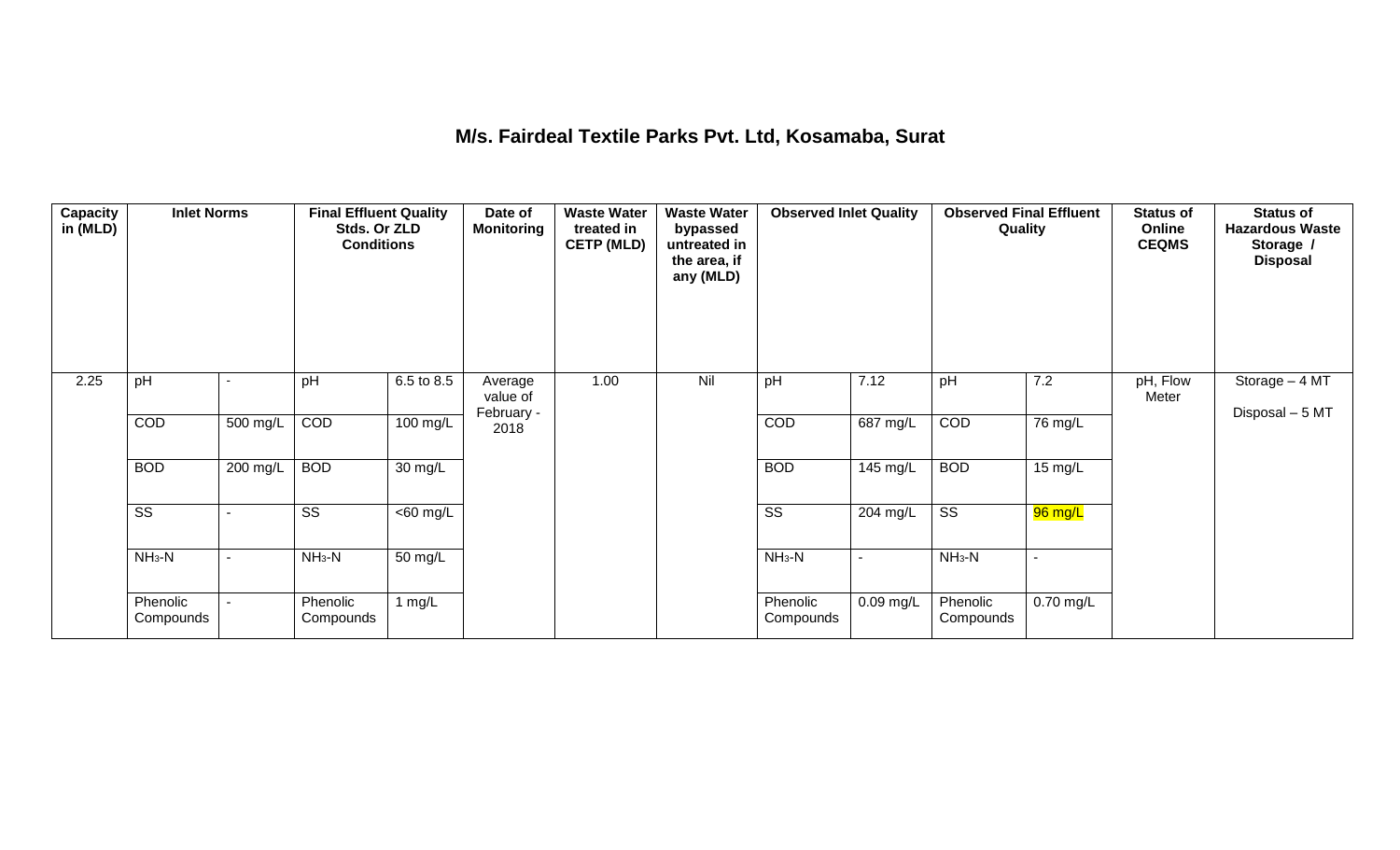## **M/s. Panoli Enviro Technology Ltd., GIDC-Panoil, Bharuch**

| Capacity<br>in (MLD) | <b>Inlet Norms</b>     |              | <b>Final Effluent Quality</b><br>Stds. Or ZLD<br><b>Conditions</b> |             | Date of<br><b>Monitoring</b> | <b>Waste Water</b><br>treated in<br><b>CETP (MLD)</b> | <b>Waste Water</b><br>bypassed<br>untreated in<br>the area, if<br>any (MLD) | <b>Observed Inlet Quality</b> |             | <b>Observed Final Effluent</b><br>Quality |             | <b>Status of</b><br>Online<br><b>CEQMS</b> | <b>Status of</b><br><b>Hazardous Waste</b><br>Storage /<br><b>Disposal</b> |
|----------------------|------------------------|--------------|--------------------------------------------------------------------|-------------|------------------------------|-------------------------------------------------------|-----------------------------------------------------------------------------|-------------------------------|-------------|-------------------------------------------|-------------|--------------------------------------------|----------------------------------------------------------------------------|
| 1.00                 | pH                     |              | pH                                                                 | $5.5 - 8.5$ | Average<br>value of          | 0.35                                                  | Nil                                                                         | pH                            | 7.4         | pH                                        | 7.75        | pH, Flow<br>Meter, TOC                     | Storage - 75 MT                                                            |
|                      | COD                    | 3500<br>mg/L | COD                                                                | 500 mg/L    | February -<br>2018           |                                                       |                                                                             | COD                           | 1458 mg/L   | COD                                       | 807 mg/L    |                                            |                                                                            |
|                      | <b>BOD</b>             | 1000<br>mg/L | <b>BOD</b>                                                         | 100 mg/L    |                              |                                                       |                                                                             | <b>BOD</b>                    | 351 mg/L    | <b>BOD</b>                                | 122 mg/L    |                                            |                                                                            |
|                      | $\overline{\text{SS}}$ |              | SS                                                                 | 100 mg/L    |                              |                                                       |                                                                             | SS                            | 412 mg/L    | $\overline{\text{SS}}$                    | 50 mg/L     |                                            |                                                                            |
|                      | $NH_3-N$               | 100 mg/L     | $NH3-N$                                                            | 50 mg/L     |                              |                                                       |                                                                             | $NH_3-N$                      | 59 mg/L     | $NH3-N$                                   | 54 mg/L     |                                            |                                                                            |
|                      | Phenolic<br>Compounds  | 1 $mg/L$     | Phenolic<br>Compounds                                              | 1 $mg/L$    |                              |                                                       |                                                                             | Phenolic<br>Compounds         | $0.81$ mg/L | Phenolic<br>Compounds                     | $0.47$ mg/L |                                            |                                                                            |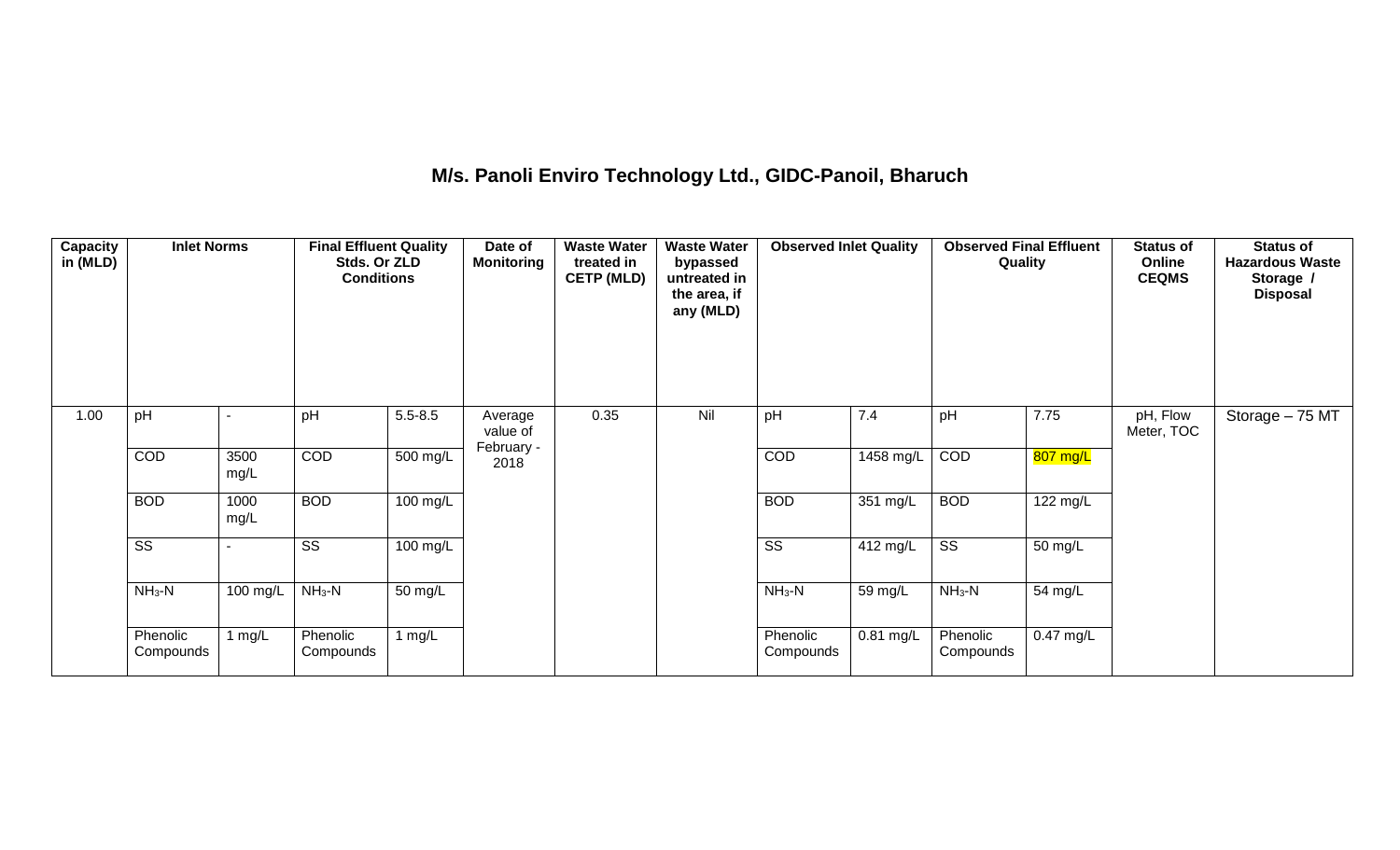#### **M/s. Enviro Technology Ltd., GIDC-Ankleshwar, Bharuch**

| <b>Capacity</b><br>in (MLD) | <b>Inlet Norms</b>                              |               | <b>Final Effluent Quality</b><br>Stds. Or ZLD<br><b>Conditions</b> |              | Date of<br>Monitoring | <b>Waste Water</b><br>treated in<br><b>CETP (MLD)</b> | <b>Waste Water</b><br>bypassed<br>untreated in<br>the area, if<br>any (MLD) | <b>Observed Inlet Quality</b> |             | <b>Observed Final Effluent</b><br>Quality |                   | <b>Status of</b><br>Online<br><b>CEQMS</b> | <b>Status of</b><br><b>Hazardous Waste</b><br>Storage /<br><b>Disposal</b> |
|-----------------------------|-------------------------------------------------|---------------|--------------------------------------------------------------------|--------------|-----------------------|-------------------------------------------------------|-----------------------------------------------------------------------------|-------------------------------|-------------|-------------------------------------------|-------------------|--------------------------------------------|----------------------------------------------------------------------------|
| 1.80                        | pH                                              |               | pH                                                                 | $5.5 - 8.5$  | Average<br>value of   | 1.10                                                  | Nil                                                                         | pH                            | 2.46        | pH                                        | 7.71              | pH, Flow,<br>COD, BOD,                     | Storage - Nil                                                              |
|                             | COD                                             | 11000<br>mg/L | COD                                                                | 1000<br>mg/L | February -<br>2018    |                                                       |                                                                             | <b>COD</b>                    | 2403 mg/L   | COD                                       | 357 mg/L          | TSS, TOC                                   |                                                                            |
|                             | BOD <sub>(3</sub><br>days at<br>$27^{\circ}C$ ) | 3600<br>mg/L  | BOD <sub>(3</sub><br>days at<br>$27^{\circ}C$ )                    | 200 mg/L     |                       |                                                       |                                                                             | BOD <sub>(3</sub><br>days at  | 425 mg/L    | BOD(3)<br>days at<br>$27^{\circ}C$ )      | 28 mg/L           |                                            |                                                                            |
|                             | $\overline{\text{ss}}$                          |               | $\overline{\text{ss}}$                                             | 100 mg/L     |                       |                                                       |                                                                             | $\frac{27^{\circ}C}{SS}$      | 166 mg/L    | $\overline{\text{ss}}$                    | 74 mg/L           |                                            |                                                                            |
|                             | $NH3-N$                                         | 100 mg/L      | $NH3-N$                                                            | 50 mg/L      |                       |                                                       |                                                                             | $NH3-N$                       | 70mg/L      | $NH3-N$                                   | $17 \text{ mg/L}$ |                                            |                                                                            |
|                             | Phenolic<br>Compounds                           | 1 $mg/L$      | Phenolic<br>Compounds                                              | 1 $mg/L$     |                       |                                                       |                                                                             | Phenolic<br>Compounds         | 1.18 $mg/L$ | Phenolic<br>Compounds                     | $0.33$ mg/L       |                                            |                                                                            |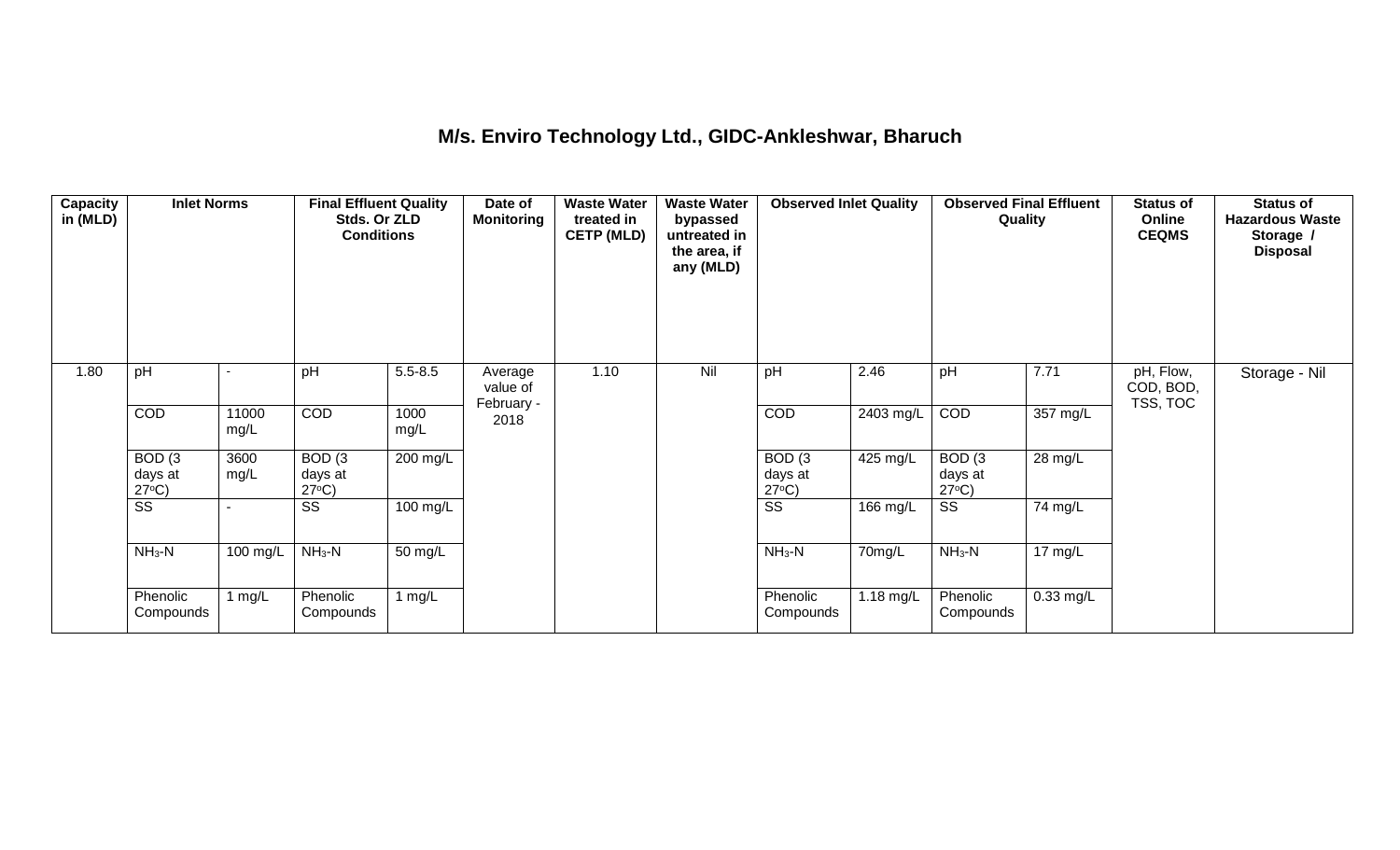#### **M/s. Narmada Clean Tech Ltd., (Bharuch Eco-Aqua Infrastructure Ltd.,) (BEAIL), Ankleshwar**

| Capacity<br>in (MLD) | <b>Inlet Norms</b>     |              | <b>Final Effluent Quality</b><br>Stds. Or ZLD<br><b>Conditions</b> |                    | Date of<br><b>Monitoring</b>      | <b>Waste Water</b><br>treated in<br><b>CETP (MLD)</b> | <b>Waste Water</b><br>bypassed<br>untreated in<br>the area, if<br>any (MLD) | <b>Observed Inlet Quality</b> |             | <b>Observed Final Effluent</b><br>Quality |             | <b>Status of</b><br>Online<br><b>CEQMS</b> | <b>Status of</b><br><b>Hazardous Waste</b><br>Storage /<br><b>Disposal</b> |
|----------------------|------------------------|--------------|--------------------------------------------------------------------|--------------------|-----------------------------------|-------------------------------------------------------|-----------------------------------------------------------------------------|-------------------------------|-------------|-------------------------------------------|-------------|--------------------------------------------|----------------------------------------------------------------------------|
| 40                   | pH                     | $6.5 - 8.5$  | pH                                                                 | $6-9$              | Average<br>value of<br>February - | 40                                                    | Nil                                                                         | pH                            | 7.45        | pH                                        | 7.66        | pH, Flow<br>Meter, TOC,<br><b>TSS</b>      | Storage - 200 MT                                                           |
|                      | COD                    | 1000<br>mg/L | <b>COD</b>                                                         | 500 mg/L           | 2018                              |                                                       |                                                                             | COD                           | 1288 mg/L   | COD                                       | $771$ mg/L  |                                            |                                                                            |
|                      | <b>BOD</b>             | 200 mg/L     | <b>BOD</b>                                                         | 100 mg/L           |                                   |                                                       |                                                                             | <b>BOD</b>                    | 288 mg/L    | <b>BOD</b>                                | 30 mg/L     |                                            |                                                                            |
|                      | $\overline{\text{ss}}$ | 150 mg/L     | $\overline{\text{ss}}$                                             | $100 \text{ mg/L}$ |                                   |                                                       |                                                                             | $\overline{\text{ss}}$        | 204 mg/L    | $\overline{\text{ss}}$                    | 80 mg/L     |                                            |                                                                            |
|                      | $NH3-N$                | 50 mg/L      | $NH3-N$                                                            | 50 mg/L            |                                   |                                                       |                                                                             | $NH3-N$                       | 83 mg/L     | $NH3-N$                                   | $230$ mg/L  |                                            |                                                                            |
|                      | Phenolic<br>Compounds  | 5 mg/L       | Phenolic<br>Compounds                                              | 5 mg/L             |                                   |                                                       |                                                                             | Phenolic<br>Compounds         | $0.12$ mg/L | Phenolic<br>Compounds                     | $0.09$ mg/L |                                            |                                                                            |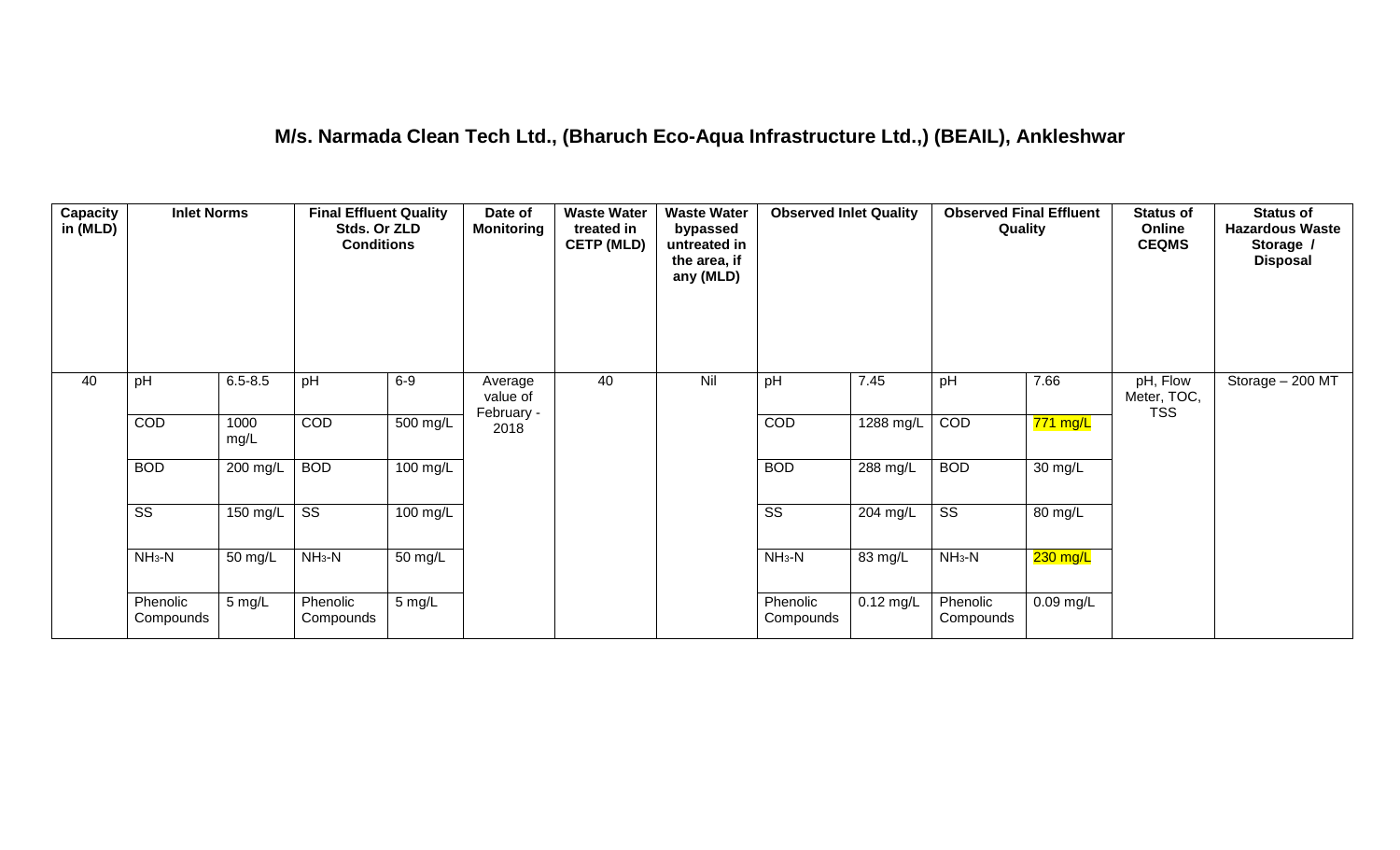## **M/s. Nandesari Industrial Association (CETP), GIDC-Nandesari, Vadodara**

| Capacity<br>in (MLD) | <b>Inlet Norms</b>     |              | <b>Final Effluent Quality</b><br>Stds. Or ZLD<br><b>Conditions</b> |            | Date of<br>Monitoring             | <b>Waste Water</b><br>treated in<br><b>CETP (MLD)</b> | <b>Waste Water</b><br>bypassed<br>untreated in<br>the area, if<br>any (MLD) | <b>Observed Inlet Quality</b> |           | <b>Observed Final Effluent</b><br>Quality |             | <b>Status of</b><br>Online<br><b>CEQMS</b>          | <b>Status of</b><br><b>Hazardous Waste</b><br>Storage /<br><b>Disposal</b> |
|----------------------|------------------------|--------------|--------------------------------------------------------------------|------------|-----------------------------------|-------------------------------------------------------|-----------------------------------------------------------------------------|-------------------------------|-----------|-------------------------------------------|-------------|-----------------------------------------------------|----------------------------------------------------------------------------|
| 6.80                 | pH                     | 5 to 9       | pH                                                                 | 6.5 to 8.5 | Average<br>value of<br>February - | 4.80                                                  | Nil                                                                         | pH                            | 7.3       | pH                                        | 6.95        | pH, COD,<br>BOD, TSS,<br>NH <sub>3</sub> -N, Color, |                                                                            |
|                      | COD                    | 1500<br>mg/L | COD                                                                | 250 mg/L   | 2018                              |                                                       |                                                                             | COD                           | 1485 mg/L | COD                                       | $533$ mg/L  | TOC,<br>Temperature                                 |                                                                            |
|                      | <b>BOD</b>             | 500 mg/L     | <b>BOD</b>                                                         | 100 mg/L   |                                   |                                                       |                                                                             | <b>BOD</b>                    | 346 mg/L  | <b>BOD</b>                                | 90 mg/L     |                                                     |                                                                            |
|                      | $\overline{\text{SS}}$ | 600 mg/L     | $\overline{\text{ss}}$                                             | 100 mg/L   |                                   |                                                       |                                                                             | $\overline{\text{ss}}$        | 578 mg/L  | $\overline{\text{ss}}$                    | 111 mg/L    |                                                     |                                                                            |
|                      | $NH3-N$                | 50 mg/L      | $NH3-N$                                                            | 50 mg/L    |                                   |                                                       |                                                                             | $NH_3-N$                      | 40 mg/L   | $NH3-N$                                   | 11 $mg/L$   |                                                     |                                                                            |
|                      | Phenolic<br>Compounds  | $5$ mg/L     | Phenolic<br>Compounds                                              | 1 mg/L     |                                   |                                                       |                                                                             | Phenolic<br>Compounds         | 2.36 mg/L | Phenolic<br>Compounds                     | $0.55$ mg/L |                                                     |                                                                            |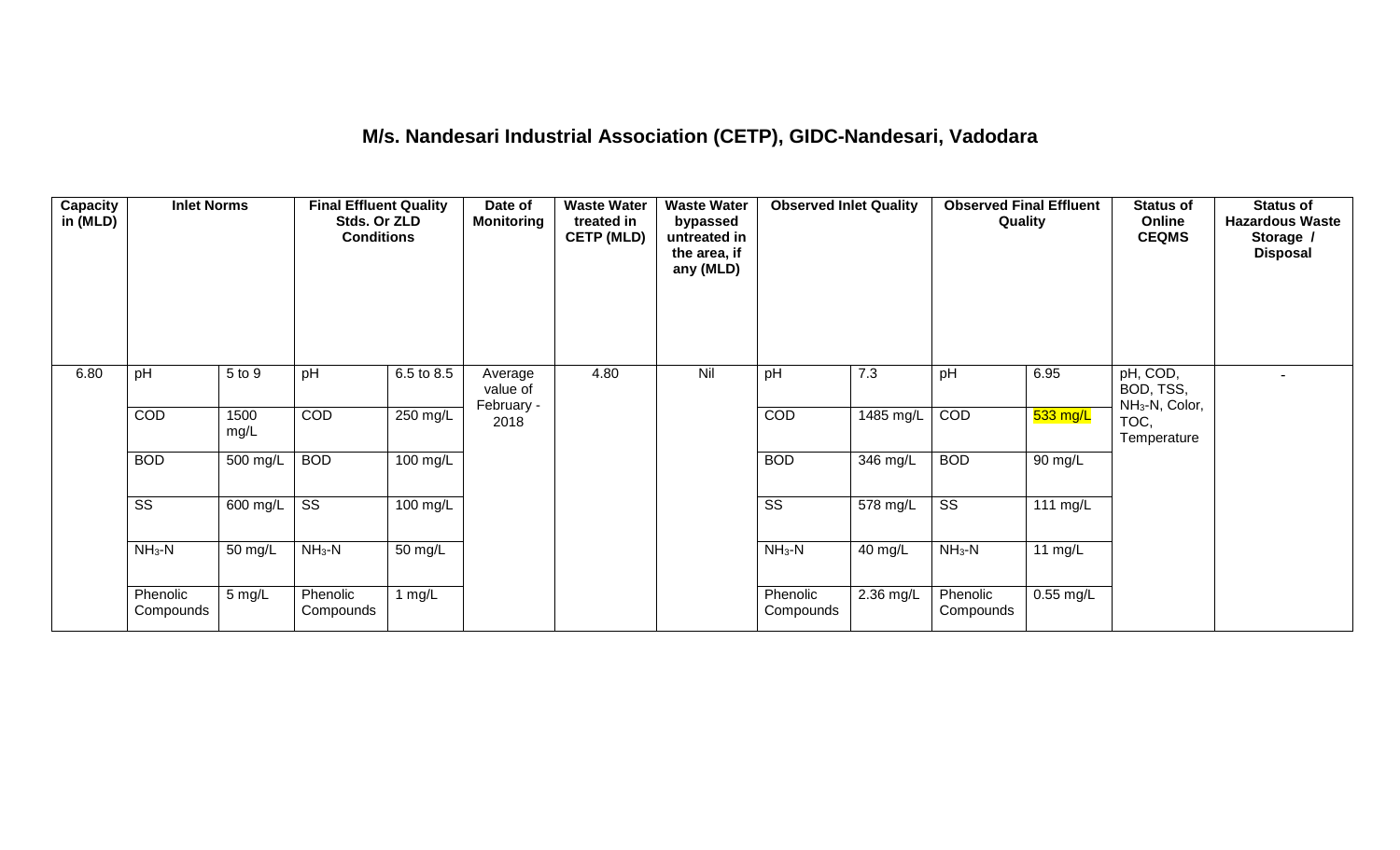## **M/s. Enviro Infrastructure Co. Ltd., Umraya(Padra), Vadodara**

| Capacity<br>in (MLD) | <b>Inlet Norms</b>     |              | <b>Final Effluent Quality</b><br>Stds. Or ZLD<br><b>Conditions</b> |                    | Date of<br><b>Monitoring</b>      | <b>Waste Water</b><br>treated in<br><b>CETP (MLD)</b> | <b>Waste Water</b><br>bypassed<br>untreated in<br>the area, if<br>any (MLD) | <b>Observed Inlet Quality</b> |                       | Quality                | <b>Observed Final Effluent</b> | <b>Status of</b><br>Online<br><b>CEQMS</b> | <b>Status of</b><br><b>Hazardous Waste</b><br>Storage /<br><b>Disposal</b> |
|----------------------|------------------------|--------------|--------------------------------------------------------------------|--------------------|-----------------------------------|-------------------------------------------------------|-----------------------------------------------------------------------------|-------------------------------|-----------------------|------------------------|--------------------------------|--------------------------------------------|----------------------------------------------------------------------------|
| 4.50                 | pH                     | 5 to 9       | pH                                                                 | 6.5 to 8.5         | Average<br>value of<br>February - | 1.50                                                  | Nil                                                                         | pH                            | 7.34                  | pH                     | 7.7                            | pH, Flow<br>Meter, TOC,<br>TSS, Color,     | Disposal - 20 MT                                                           |
|                      | <b>COD</b>             | 2000<br>mg/L | COD                                                                | 250 mg/L           | 2018                              |                                                       |                                                                             | <b>COD</b>                    | 544 mg/L              | COD                    | 265 mg/L                       | $NH3-N$                                    |                                                                            |
|                      | <b>BOD</b>             | 500 mg/L     | <b>BOD</b>                                                         | 100 mg/L           |                                   |                                                       |                                                                             | <b>BOD</b>                    | $\overline{176}$ mg/L | <b>BOD</b>             | 52 mg/L                        |                                            |                                                                            |
|                      | $\overline{\text{ss}}$ | 600 mg/L     | $\overline{\text{ss}}$                                             | $100 \text{ mg/L}$ |                                   |                                                       |                                                                             | $\overline{\text{SS}}$        | $162$ mg/L            | $\overline{\text{ss}}$ | 94 mg/L                        |                                            |                                                                            |
|                      | $NH3-N$                | 50 mg/L      | $NH3-N$                                                            | 50 mg/L            |                                   |                                                       |                                                                             | $NH_3-N$                      | 11 $mg/L$             | $NH3-N$                | 19 mg/L                        |                                            |                                                                            |
|                      | Phenolic<br>Compounds  | 5 mg/L       | Phenolic<br>Compounds                                              | 1 $mg/L$           |                                   |                                                       |                                                                             | Phenolic<br>Compounds         | <b>BDL</b>            | Phenolic<br>Compounds  | 0.08 mg/L                      |                                            |                                                                            |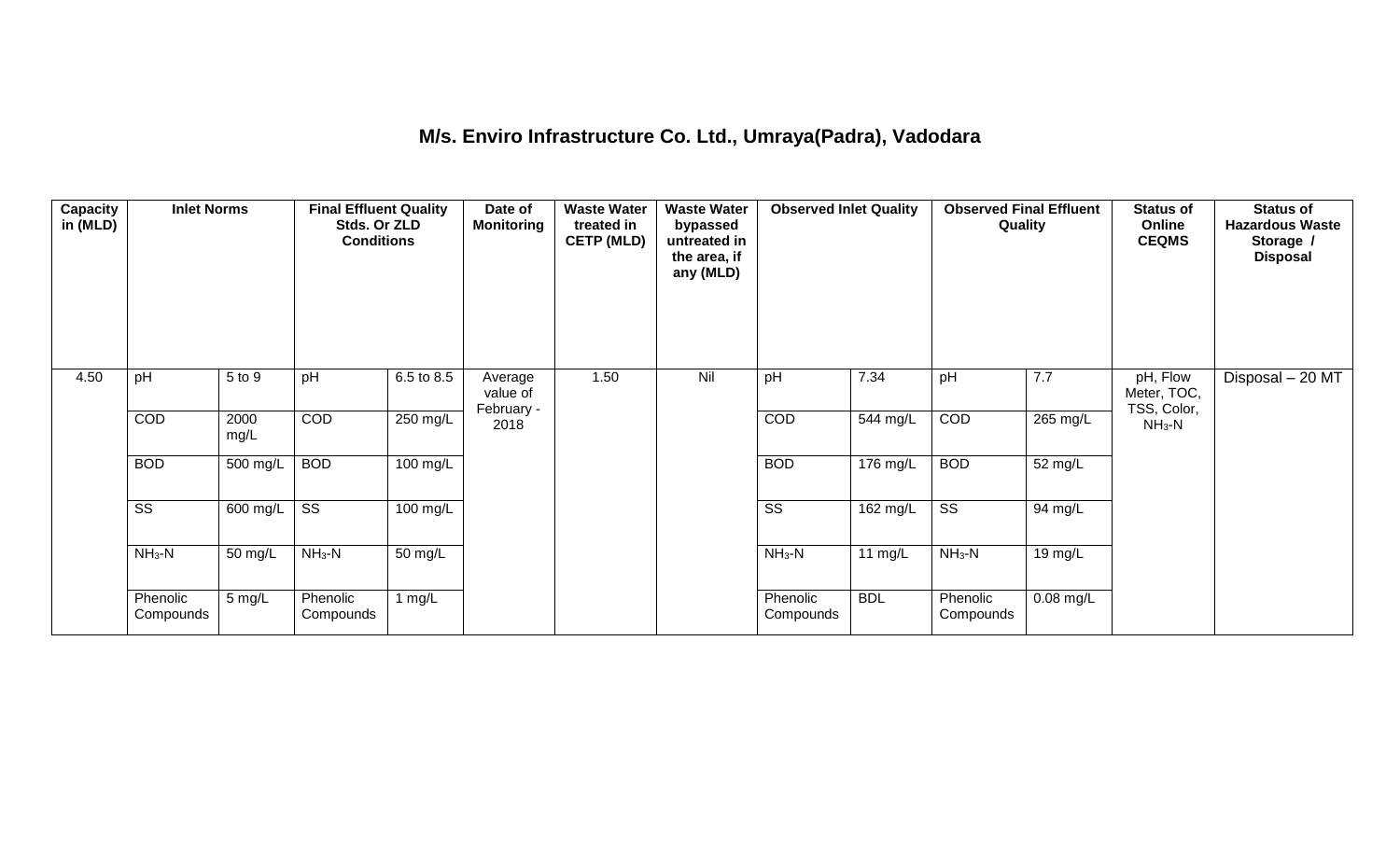#### **M/s. Naroda Enviro Project Ltd.,Naroda, Ahmedabad**

| Capacity<br>in (MLD) | <b>Inlet Norms</b>     |              | <b>Final Effluent Quality</b><br>Stds. Or ZLD<br><b>Conditions</b> |                   | Date of<br><b>Monitoring</b>      | <b>Waste Water</b><br>treated in<br><b>CETP (MLD)</b> | <b>Waste Water</b><br>bypassed<br>untreated in<br>the area, if<br>any (MLD) | <b>Observed Inlet Quality</b> |                          | <b>Observed Final Effluent</b><br>Quality |             | <b>Status of</b><br>Online<br><b>CEQMS</b> | <b>Status of</b><br><b>Hazardous Waste</b><br>Storage /<br><b>Disposal</b> |
|----------------------|------------------------|--------------|--------------------------------------------------------------------|-------------------|-----------------------------------|-------------------------------------------------------|-----------------------------------------------------------------------------|-------------------------------|--------------------------|-------------------------------------------|-------------|--------------------------------------------|----------------------------------------------------------------------------|
| 3.00                 | pH                     | $6.5 - 8.5$  | pH                                                                 | $6.5 - 8.5$       | Average<br>value of<br>February - | 3.00                                                  | Nil                                                                         | pH                            | $\overline{\phantom{a}}$ | pH                                        | 7.85        | $\blacksquare$                             | $\overline{a}$                                                             |
|                      | COD                    | 2000<br>mg/L | COD                                                                | 250 mg/L          | 2018                              |                                                       |                                                                             | COD                           | $\sim$                   | COD                                       | 3981 mg/L   |                                            |                                                                            |
|                      | <b>BOD</b>             | 700 mg/L     | <b>BOD</b>                                                         | $30 \text{ mg/L}$ |                                   |                                                       |                                                                             | <b>BOD</b>                    | $\blacksquare$           | <b>BOD</b>                                | 750 mg/L    |                                            |                                                                            |
|                      | $\overline{\text{ss}}$ | 300 mg/L     | $\overline{\text{ss}}$                                             | $100$ mg/L        |                                   |                                                       |                                                                             | $\overline{\text{ss}}$        | $\sim$                   | $\overline{\text{ss}}$                    | 960 mg/L    |                                            |                                                                            |
|                      | $NH3-N$                | 50 mg/L      | $NH3-N$                                                            | 50 mg/L           |                                   |                                                       |                                                                             | $NH3-N$                       | $\blacksquare$           | $NH3-N$                                   | 72 mg/L     |                                            |                                                                            |
|                      | Phenolic<br>Compounds  | 1 $mg/L$     | Phenolic<br>Compounds                                              | 1 $mg/L$          |                                   |                                                       |                                                                             | Phenolic<br>Compounds         | $\sim$                   | Phenolic<br>Compounds                     | $1.15$ mg/L |                                            |                                                                            |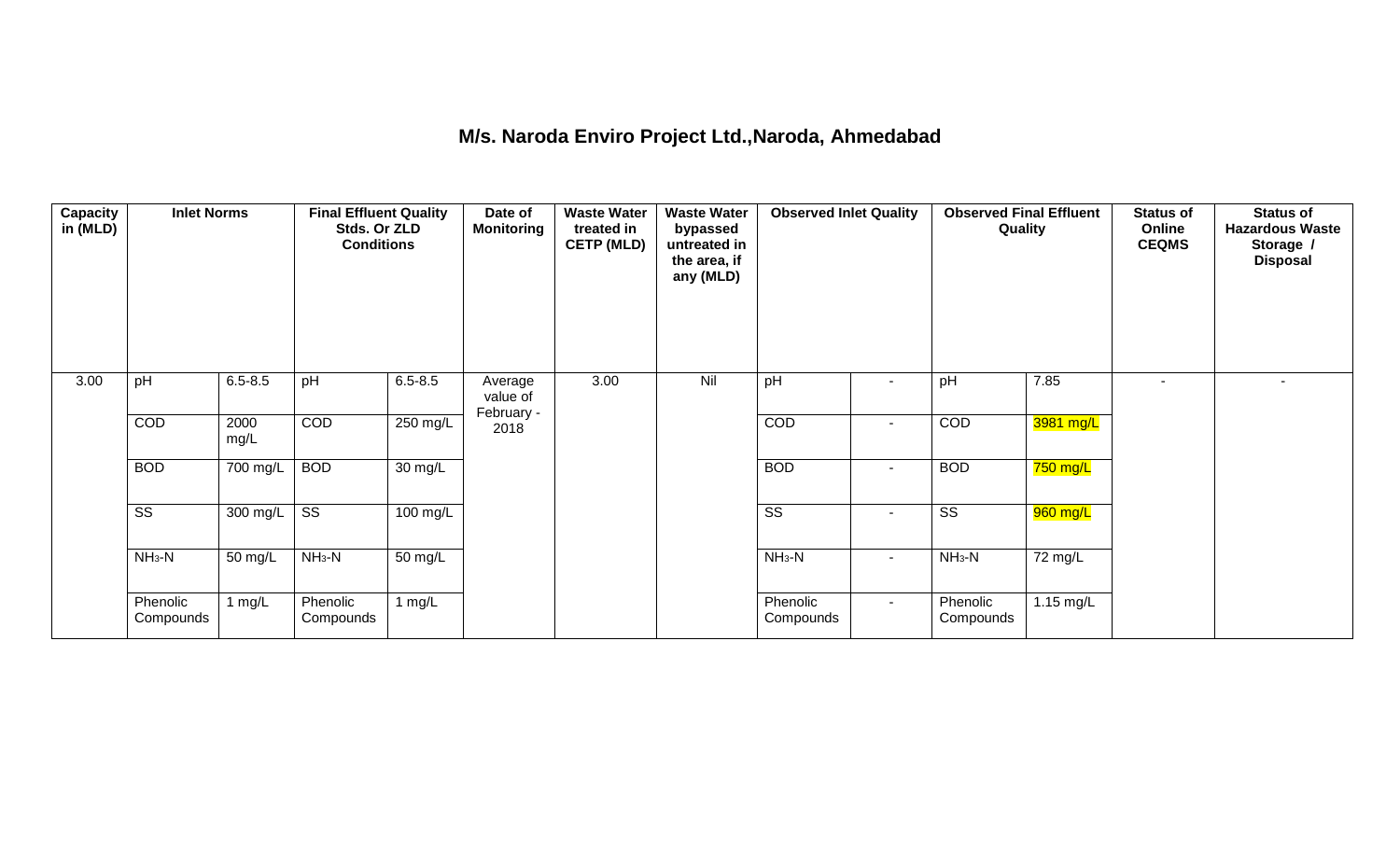## **M/s. The Green Environment Services Co. Op. Society Ltd, Vatva, Ahmedabad**

| Capacity<br>in (MLD) | <b>Inlet Norms</b>     |              | <b>Final Effluent Quality</b><br>Stds. Or ZLD<br><b>Conditions</b> |                   | Date of<br>Monitoring             | <b>Waste Water</b><br>treated in<br><b>CETP (MLD)</b> | <b>Waste Water</b><br>bypassed<br>untreated in<br>the area, if<br>any (MLD) | <b>Observed Inlet Quality</b> |                | <b>Observed Final Effluent</b><br>Quality |                       | <b>Status of</b><br>Online<br><b>CEQMS</b> | <b>Status of</b><br><b>Hazardous Waste</b><br>Storage /<br><b>Disposal</b> |
|----------------------|------------------------|--------------|--------------------------------------------------------------------|-------------------|-----------------------------------|-------------------------------------------------------|-----------------------------------------------------------------------------|-------------------------------|----------------|-------------------------------------------|-----------------------|--------------------------------------------|----------------------------------------------------------------------------|
| 16                   | pH                     | $6.5 - 8.5$  | pH                                                                 | $6.5 - 8.5$       | Average<br>value of<br>February - | 20                                                    | Nil                                                                         | pH                            |                | pH                                        | 7.78                  | pH, Flow<br>Meter, TOC,<br>COD, BOD,       |                                                                            |
|                      | COD                    | 2000<br>mg/L | COD                                                                | 250 mg/L          | 2018                              |                                                       |                                                                             | <b>COD</b>                    |                | COD                                       | $701$ mg/L            | <b>TSS</b>                                 |                                                                            |
|                      | <b>BOD</b>             | 700 mg/L     | <b>BOD</b>                                                         | $30 \text{ mg/L}$ |                                   |                                                       |                                                                             | <b>BOD</b>                    | $\sim$         | <b>BOD</b>                                | 45 mg/L               |                                            |                                                                            |
|                      | $\overline{\text{ss}}$ | 300 mg/L     | $\overline{\text{ss}}$                                             | $100$ mg/L        |                                   |                                                       |                                                                             | $\overline{\text{ss}}$        | $\sim$         | $\overline{\text{ss}}$                    | $\overline{132}$ mg/L |                                            |                                                                            |
|                      | $NH3-N$                | 50 mg/L      | $NH3-N$                                                            | 50 mg/L           |                                   |                                                       |                                                                             | $NH_3-N$                      | $\blacksquare$ | $NH3-N$                                   | 2.13 mg/L             |                                            |                                                                            |
|                      | Phenolic<br>Compounds  | 1 $mg/L$     | Phenolic<br>Compounds                                              | 1 $mg/L$          |                                   |                                                       |                                                                             | Phenolic<br>Compounds         | $\sim$         | Phenolic<br>Compounds                     | $0.14$ mg/L           |                                            |                                                                            |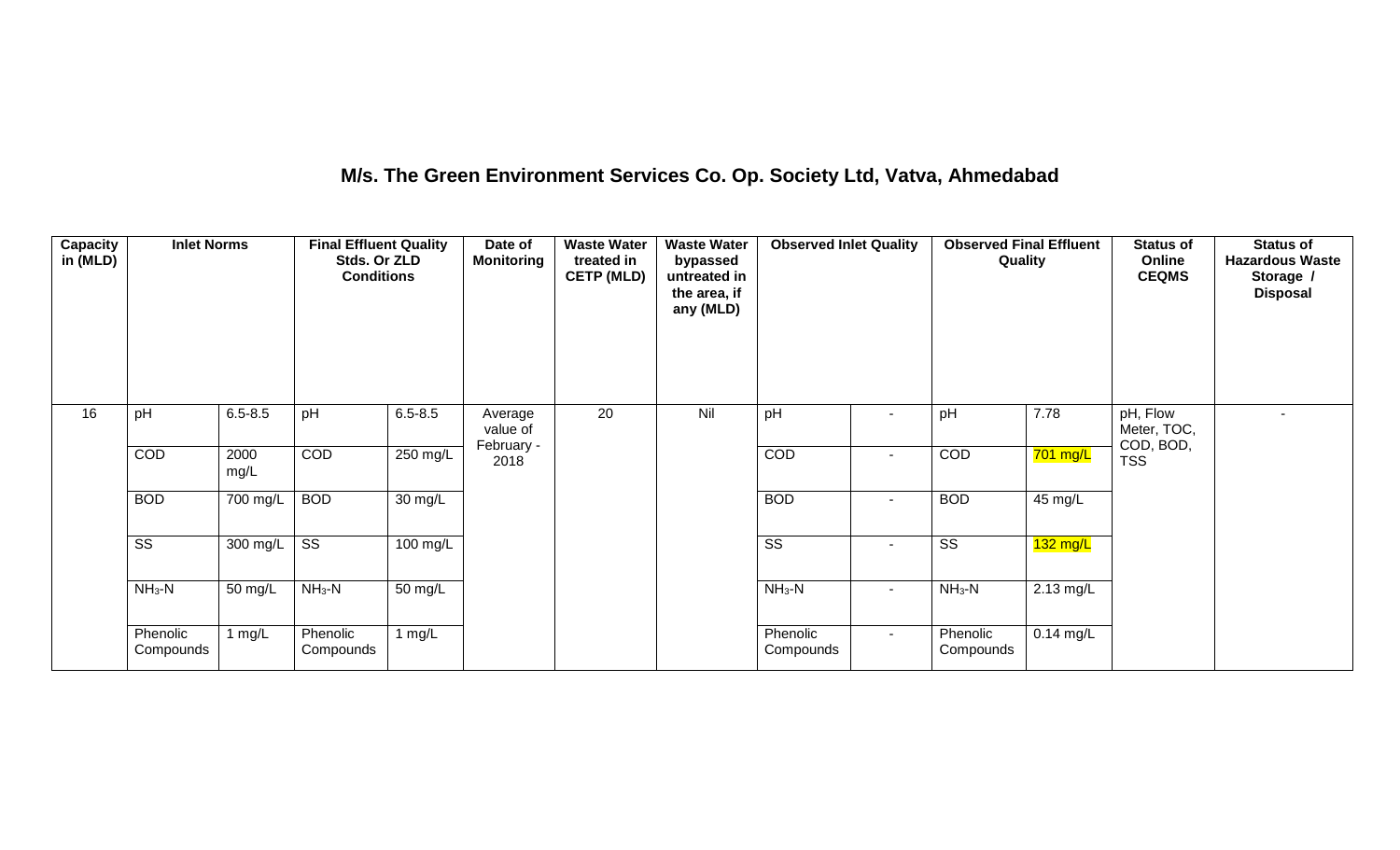## **M/s. Odhav Enviro Project Ltd., Odhav, Ahmedabad**

| Capacity<br>in (MLD) | <b>Inlet Norms</b>     |              | <b>Final Effluent Quality</b><br>Stds. Or ZLD<br><b>Conditions</b> |             | Date of<br><b>Monitoring</b> | <b>Waste Water</b><br>treated in<br><b>CETP (MLD)</b> | <b>Waste Water</b><br>bypassed<br>untreated in<br>the area, if<br>any (MLD) | <b>Observed Inlet Quality</b> |                          | <b>Observed Final Effluent</b><br>Quality |                  | <b>Status of</b><br>Online<br><b>CEQMS</b> | <b>Status of</b><br><b>Hazardous Waste</b><br>Storage /<br><b>Disposal</b> |
|----------------------|------------------------|--------------|--------------------------------------------------------------------|-------------|------------------------------|-------------------------------------------------------|-----------------------------------------------------------------------------|-------------------------------|--------------------------|-------------------------------------------|------------------|--------------------------------------------|----------------------------------------------------------------------------|
| 1.6                  | pH                     | $6.5 - 8.5$  | pH                                                                 | $6.5 - 8.5$ | Average<br>value of          | 1.00                                                  | Nil                                                                         | pH                            |                          | pH                                        | 7.70             | Flow meter at<br>inlet & outlet,           | Storage - 60 MT                                                            |
|                      | COD                    | 2000<br>mg/L | COD                                                                | 250 mg/L    | February -<br>2018           |                                                       |                                                                             | COD                           | $\sim$                   | COD                                       | 280 mg/L         | COD, pH,<br>TSS, BOD                       | Disposal - 50 MT                                                           |
|                      | <b>BOD</b>             | 700 mg/L     | <b>BOD</b>                                                         | 30 mg/L     |                              |                                                       |                                                                             | <b>BOD</b>                    |                          | <b>BOD</b>                                | 71 mg/L          |                                            |                                                                            |
|                      | $\overline{\text{ss}}$ | 300 mg/L     | $\overline{\text{ss}}$                                             | 100 mg/L    |                              |                                                       |                                                                             | $\overline{\text{SS}}$        | $\overline{\phantom{a}}$ | $\overline{\text{SS}}$                    | $124$ mg/L       |                                            |                                                                            |
|                      | $NH3-N$                | 50 mg/L      | $NH3-N$                                                            | 50 mg/L     |                              |                                                       |                                                                             | $NH3-N$                       | $\sim$                   | $NH3-N$                                   | $5 \text{ mg/L}$ |                                            |                                                                            |
|                      | Phenolic<br>Compounds  | 1 mg/L       | Phenolic<br>Compounds                                              | 1 $mg/L$    |                              |                                                       |                                                                             | Phenolic<br>Compounds         | $\sim$                   | Phenolic<br>Compounds                     | $1.42$ mg/L      |                                            |                                                                            |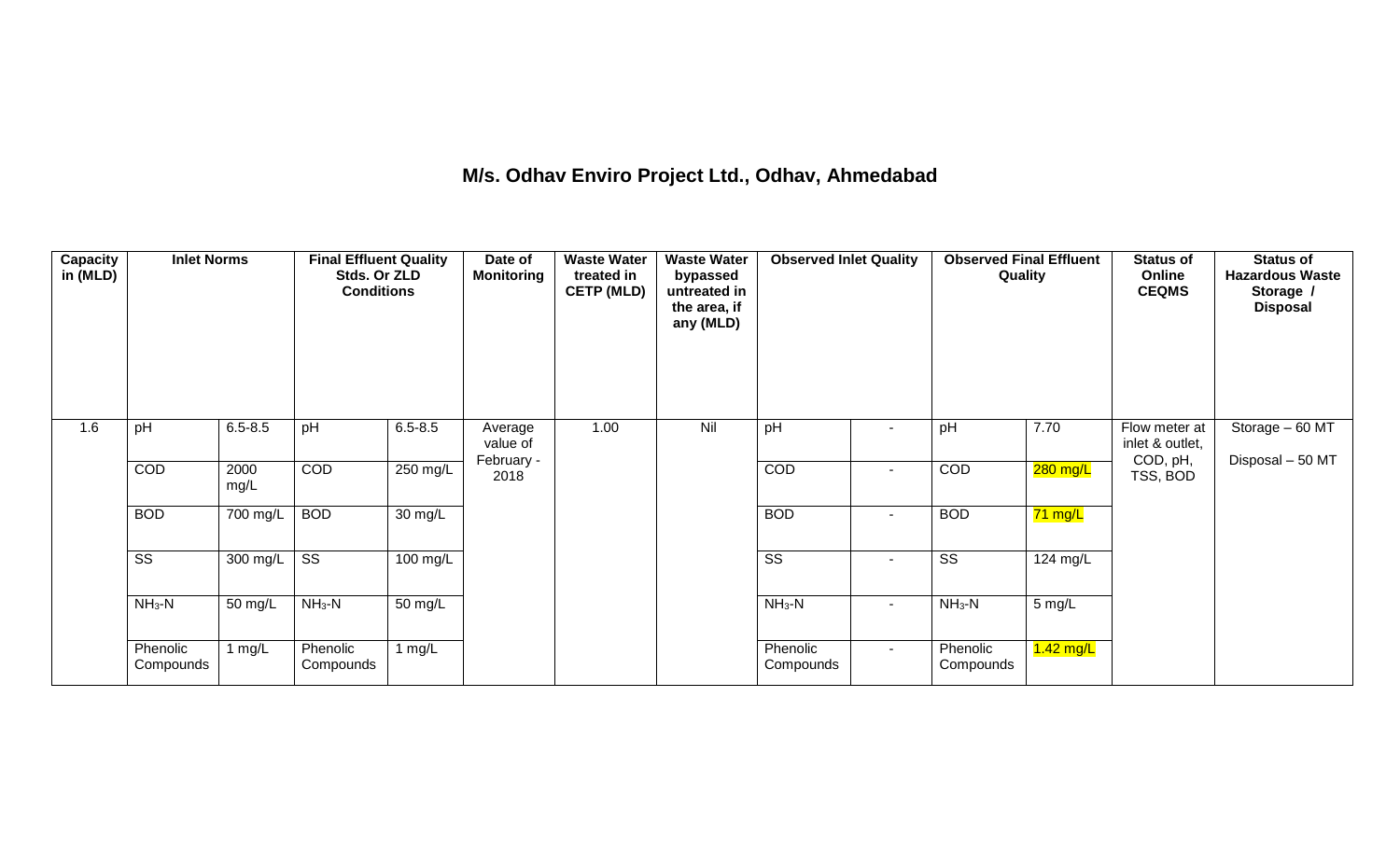#### **M/s. Odhav Green Enviro Project Association,Odhav, Ahmedabad**

| Capacity<br>in (MLD) | <b>Inlet Norms</b>     |             | <b>Final Effluent Quality</b><br>Stds. Or ZLD<br><b>Conditions</b> |                      | Date of<br>Monitoring             | <b>Waste Water</b><br>treated in<br><b>CETP (MLD)</b> | <b>Waste Water</b><br>bypassed<br>untreated in<br>the area, if<br>any (MLD) | <b>Observed Inlet Quality</b> |                | <b>Observed Final Effluent</b><br>Quality |             | <b>Status of</b><br>Online<br><b>CEQMS</b> | <b>Status of</b><br><b>Hazardous Waste</b><br>Storage /<br><b>Disposal</b> |
|----------------------|------------------------|-------------|--------------------------------------------------------------------|----------------------|-----------------------------------|-------------------------------------------------------|-----------------------------------------------------------------------------|-------------------------------|----------------|-------------------------------------------|-------------|--------------------------------------------|----------------------------------------------------------------------------|
| 1.00                 | pH                     | $6.5 - 8.5$ | pH                                                                 | $6.5 - 8.5$          | Average<br>value of<br>February - | 0.60                                                  | Nil                                                                         | pH                            | $\sim$         | pH                                        | 8.18        | $\blacksquare$                             | $\sim$                                                                     |
|                      | COD                    | 750 mg/L    | COD                                                                | 250 mg/L             | 2018                              |                                                       |                                                                             | <b>COD</b>                    | $\blacksquare$ | COD                                       | 157 mg/L    |                                            |                                                                            |
|                      | <b>BOD</b>             | 250 mg/L    | <b>BOD</b>                                                         | 30 mg/L              |                                   |                                                       |                                                                             | <b>BOD</b>                    | $\blacksquare$ | <b>BOD</b>                                | 46 mg/L     |                                            |                                                                            |
|                      | $\overline{\text{ss}}$ | 300 mg/L    | $\overline{\text{SS}}$                                             | 100 mg/L             |                                   |                                                       |                                                                             | $\overline{\text{ss}}$        | $\blacksquare$ | $\overline{\text{SS}}$                    | 40 mg/L     |                                            |                                                                            |
|                      | $NH3-N$                | 50 mg/L     | $NH_3-N$                                                           | $\overline{50}$ mg/L |                                   |                                                       |                                                                             | $NH_3-N$                      | $\blacksquare$ | $NH3-N$                                   | 58 mg/L     |                                            |                                                                            |
|                      | Phenolic<br>Compounds  | 1 $mg/L$    | Phenolic<br>Compounds                                              | 1 $mg/L$             |                                   |                                                       |                                                                             | Phenolic<br>Compounds         | $\sim$         | Phenolic<br>Compounds                     | $0.18$ mg/L |                                            |                                                                            |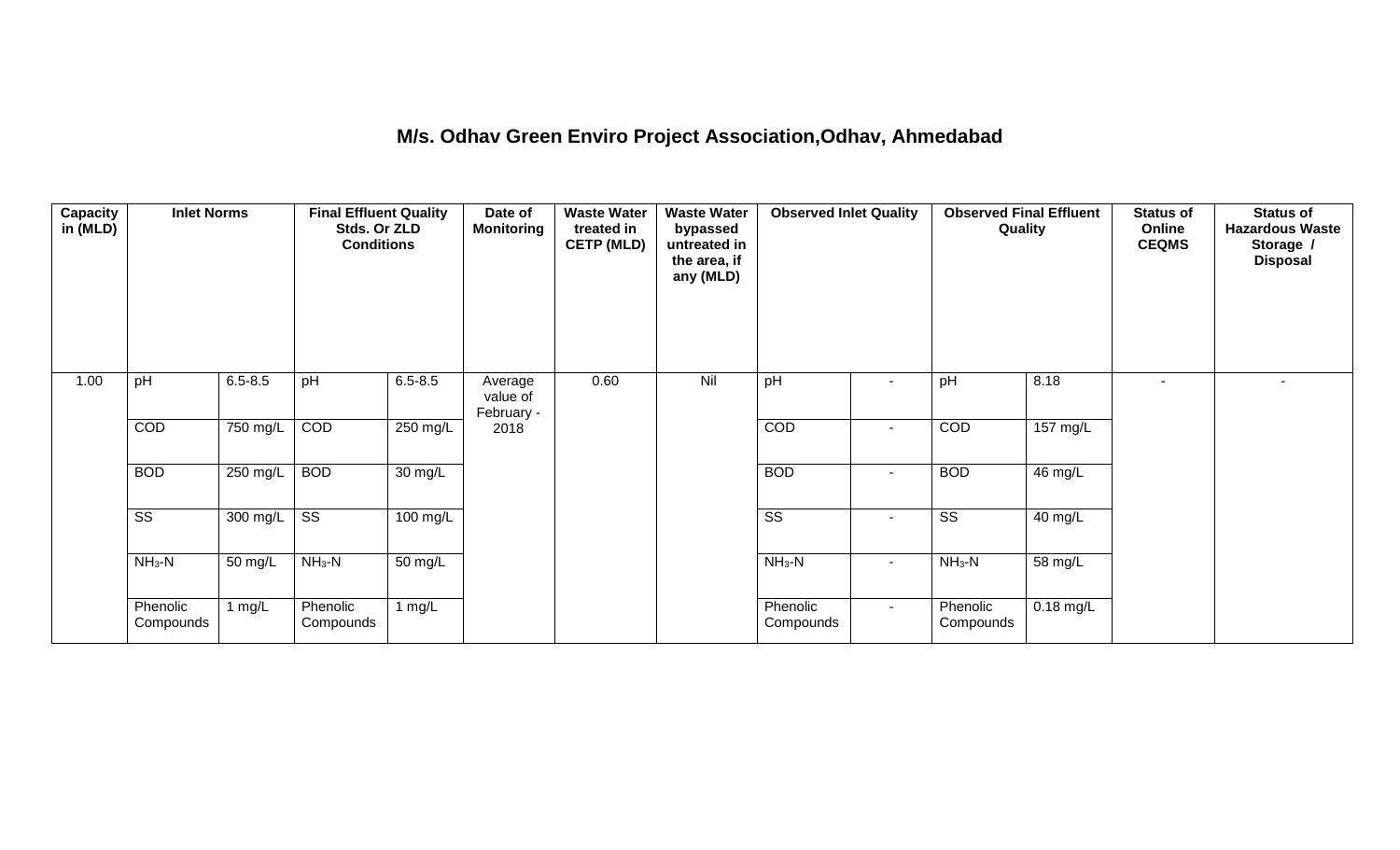## **M/s. Narol Dyestuff Enviro Society.,Narol, Ahmedabad**

| <b>Capacity</b><br>in (MLD) | <b>Inlet Norms</b>     |              | <b>Final Effluent Quality</b><br>Stds. Or ZLD<br><b>Conditions</b> |                    | Date of<br>Monitoring             | <b>Waste Water</b><br>treated in<br><b>CETP (MLD)</b> | <b>Waste Water</b><br>bypassed<br>untreated in<br>the area, if<br>any (MLD) | <b>Observed Inlet Quality</b> |                          | <b>Observed Final Effluent</b><br>Quality |             | <b>Status of</b><br>Online<br><b>CEQMS</b> | <b>Status of</b><br><b>Hazardous Waste</b><br>Storage /<br><b>Disposal</b> |
|-----------------------------|------------------------|--------------|--------------------------------------------------------------------|--------------------|-----------------------------------|-------------------------------------------------------|-----------------------------------------------------------------------------|-------------------------------|--------------------------|-------------------------------------------|-------------|--------------------------------------------|----------------------------------------------------------------------------|
| 0.10                        | pH                     | $6.5 - 8.5$  | pH                                                                 | $6.5 - 8.5$        | Average<br>value of<br>February - | 0.015                                                 | Nil                                                                         | pH                            | $\overline{\phantom{a}}$ | pH                                        | 8.06        | $\sim$                                     | $\overline{\phantom{a}}$                                                   |
|                             | COD                    | 1500<br>mg/L | COD                                                                | 250 mg/L           | 2018                              |                                                       |                                                                             | COD                           | $\overline{\phantom{a}}$ | COD                                       | 369 mg/L    |                                            |                                                                            |
|                             | <b>BOD</b>             | 500 mg/L     | <b>BOD</b>                                                         | 30 mg/L            |                                   |                                                       |                                                                             | <b>BOD</b>                    | $\sim$                   | <b>BOD</b>                                | 70 mg/L     |                                            |                                                                            |
|                             | $\overline{\text{ss}}$ | 300 mg/L     | $\overline{\text{ss}}$                                             | $100 \text{ mg/L}$ |                                   |                                                       |                                                                             | $\overline{\text{ss}}$        | $\blacksquare$           | $\overline{\text{ss}}$                    | $136$ mg/L  |                                            |                                                                            |
|                             | $NH3-N$                | 50 mg/L      | $NH3-N$                                                            | 50 mg/L            |                                   |                                                       |                                                                             | $NH3-N$                       | $\sim$                   | $NH3-N$                                   | 7 mg/L      |                                            |                                                                            |
|                             | Phenolic<br>Compounds  | 1 $mg/L$     | Phenolic<br>Compounds                                              | 1 $mg/L$           |                                   |                                                       |                                                                             | Phenolic<br>Compounds         | $\sim$                   | Phenolic<br>Compounds                     | $0.07$ mg/L |                                            |                                                                            |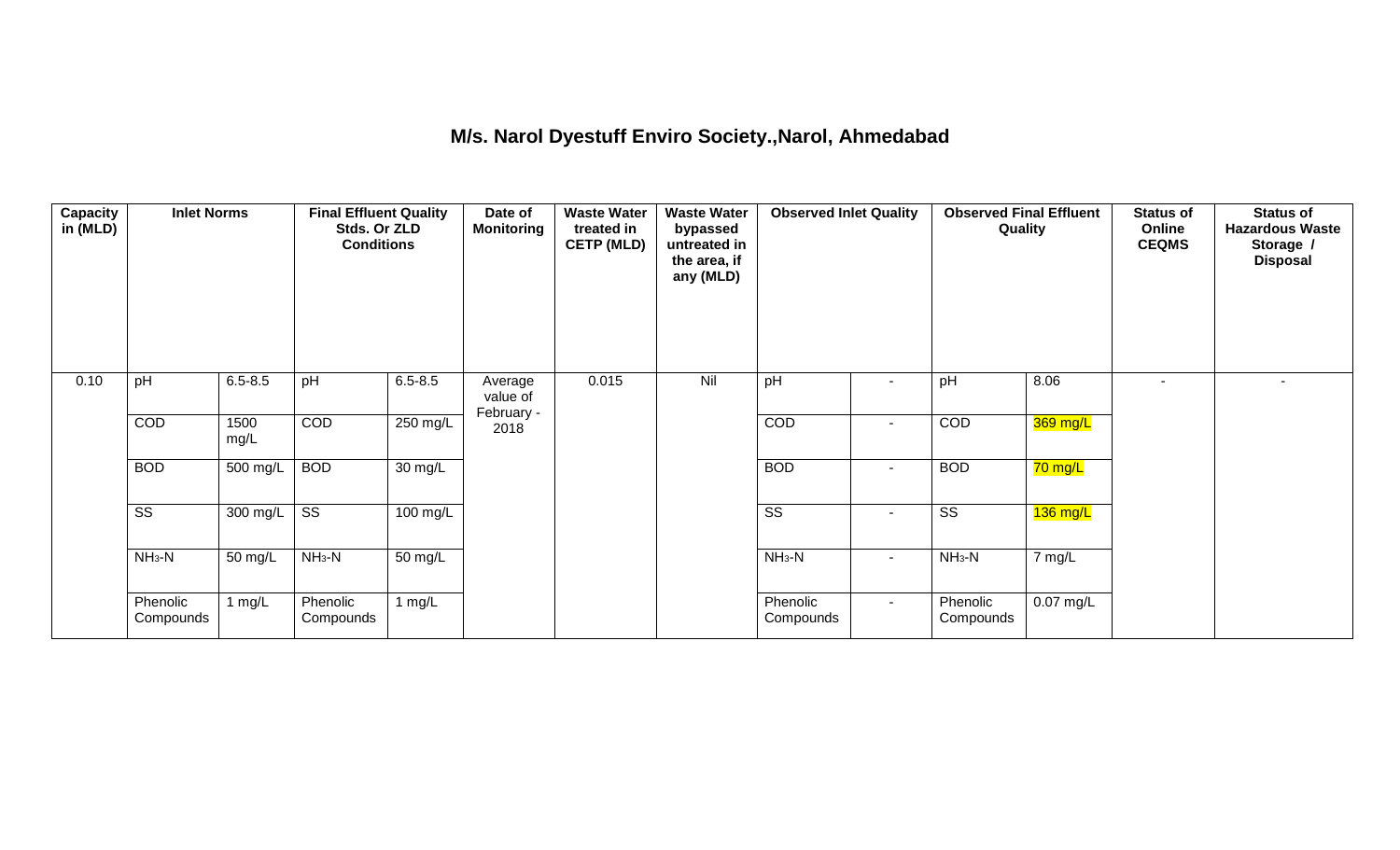# **M/s. Gujarat VepariMaha Mandal SahkariUdhyogikVasahat Ltd, Ahmedabad**

| <b>Capacity</b><br>in (MLD) | <b>Inlet Norms</b>     |                       | <b>Final Effluent Quality</b><br>Stds. Or ZLD<br><b>Conditions</b> |                   | Date of<br><b>Monitoring</b>      | <b>Waste Water</b><br>treated in<br><b>CETP (MLD)</b> | <b>Waste Water</b><br>bypassed<br>untreated in<br>the area, if<br>any (MLD) | <b>Observed Inlet Quality</b> |        | <b>Observed Final Effluent</b><br>Quality |                      | <b>Status of</b><br>Online<br><b>CEQMS</b> | <b>Status of</b><br><b>Hazardous Waste</b><br>Storage /<br><b>Disposal</b> |
|-----------------------------|------------------------|-----------------------|--------------------------------------------------------------------|-------------------|-----------------------------------|-------------------------------------------------------|-----------------------------------------------------------------------------|-------------------------------|--------|-------------------------------------------|----------------------|--------------------------------------------|----------------------------------------------------------------------------|
| 1.00                        | pH                     | $6.5 - 8.5$           | pH                                                                 | $6.5 - 8.5$       | Average<br>value of<br>February - | 0.60                                                  | Nil                                                                         | pH                            |        | pH                                        | 7.44                 | Flow Meter                                 |                                                                            |
|                             | COD                    | 2000<br>mg/L          | <b>COD</b>                                                         | 250 mg/L          | 2018                              |                                                       |                                                                             | COD                           | $\sim$ | COD                                       | 184 mg/L             |                                            |                                                                            |
|                             | <b>BOD</b>             | $\overline{700}$ mg/L | <b>BOD</b>                                                         | $30 \text{ mg/L}$ |                                   |                                                       |                                                                             | <b>BOD</b>                    | $\sim$ | <b>BOD</b>                                | $\overline{48}$ mg/L |                                            |                                                                            |
|                             | $\overline{\text{ss}}$ | 300 mg/L              | $\overline{\text{ss}}$                                             | $100$ mg/L        |                                   |                                                       |                                                                             | $\overline{\text{ss}}$        | $\sim$ | $\overline{\text{ss}}$                    | 58 mg/L              |                                            |                                                                            |
|                             | $NH3-N$                | 50 mg/L               | $NH3-N$                                                            | 50 mg/L           |                                   |                                                       |                                                                             | $NH3-N$                       | $\sim$ | $NH3-N$                                   | $108$ mg/L           |                                            |                                                                            |
|                             | Phenolic<br>Compounds  | mg/L                  | Phenolic<br>Compounds                                              | 1 $mg/L$          |                                   |                                                       |                                                                             | Phenolic<br>Compounds         | $\sim$ | Phenolic<br>Compounds                     | <b>BDL</b>           |                                            |                                                                            |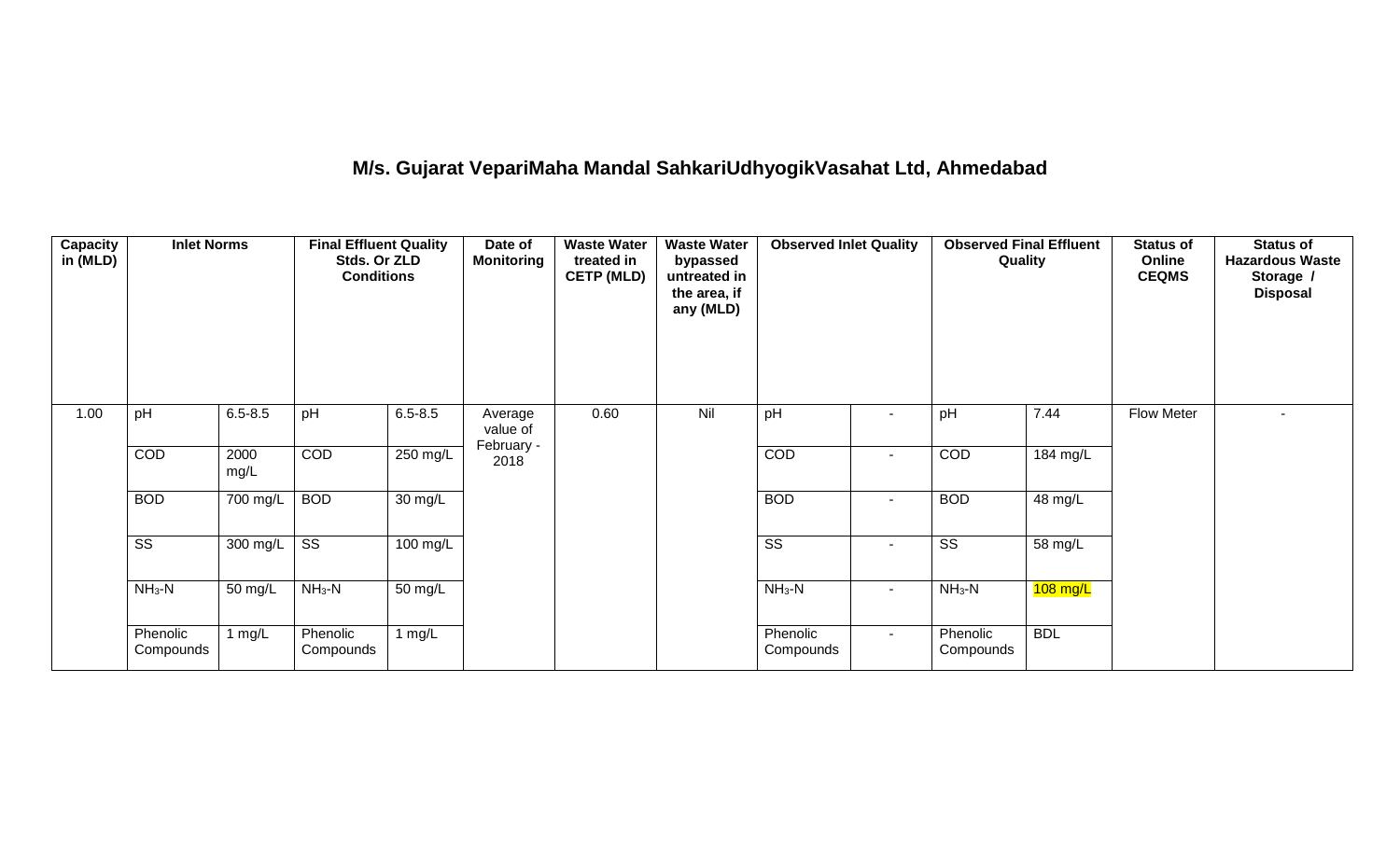## **M/s. Kalol GIDC Industries Association, Kadi, Gandhinagar**

| Capacity<br>in (MLD) | <b>Inlet Norms</b>    |              | <b>Final Effluent Quality</b><br>Stds. Or ZLD<br><b>Conditions</b> |            | Date of<br><b>Monitoring</b> | <b>Waste Water</b><br>treated in<br><b>CETP (MLD)</b> | <b>Waste Water</b><br>bypassed<br>untreated in<br>the area, if<br>any (MLD) | <b>Observed Inlet Quality</b> |                          | <b>Observed Final Effluent</b><br>Quality |             | <b>Status of</b><br>Online<br><b>CEQMS</b> | <b>Status of</b><br><b>Hazardous Waste</b><br>Storage /<br><b>Disposal</b> |
|----------------------|-----------------------|--------------|--------------------------------------------------------------------|------------|------------------------------|-------------------------------------------------------|-----------------------------------------------------------------------------|-------------------------------|--------------------------|-------------------------------------------|-------------|--------------------------------------------|----------------------------------------------------------------------------|
| 0.40                 | pH                    | 6.5 to 8.5   | pH                                                                 | 6.5 to 8.5 | Average<br>value of          | 0.35                                                  | Nil                                                                         | pH                            |                          | pH                                        | 7.42        | $\sim$                                     | Storage - 10 MT                                                            |
|                      | COD                   | 2000<br>mg/L | COD                                                                | 250 mg/L   | February -<br>2018           |                                                       |                                                                             | COD                           | $\sim$                   | COD                                       | 2020 mg/L   |                                            | Disposal - 23 MT                                                           |
|                      | <b>BOD</b>            | 700 mg/L     | <b>BOD</b>                                                         | 100 mg/L   |                              |                                                       |                                                                             | <b>BOD</b>                    | $\overline{\phantom{a}}$ | <b>BOD</b>                                | 298 mg/L    |                                            |                                                                            |
|                      | SS                    |              | SS                                                                 | 100 mg/L   |                              |                                                       |                                                                             | SS                            | $\overline{\phantom{a}}$ | SS                                        | $520$ mg/L  |                                            |                                                                            |
|                      | $NH3-N$               | 50 mg/L      | $NH3-N$                                                            | 50 mg/L    |                              |                                                       |                                                                             | $NH_3-N$                      | $\sim$                   | $NH3-N$                                   | 48 mg/L     |                                            |                                                                            |
|                      | Phenolic<br>Compounds |              | Phenolic<br>Compounds                                              | 1 $mg/L$   |                              |                                                       |                                                                             | Phenolic<br>Compounds         | $\sim$                   | Phenolic<br>Compounds                     | $6.38$ mg/L |                                            |                                                                            |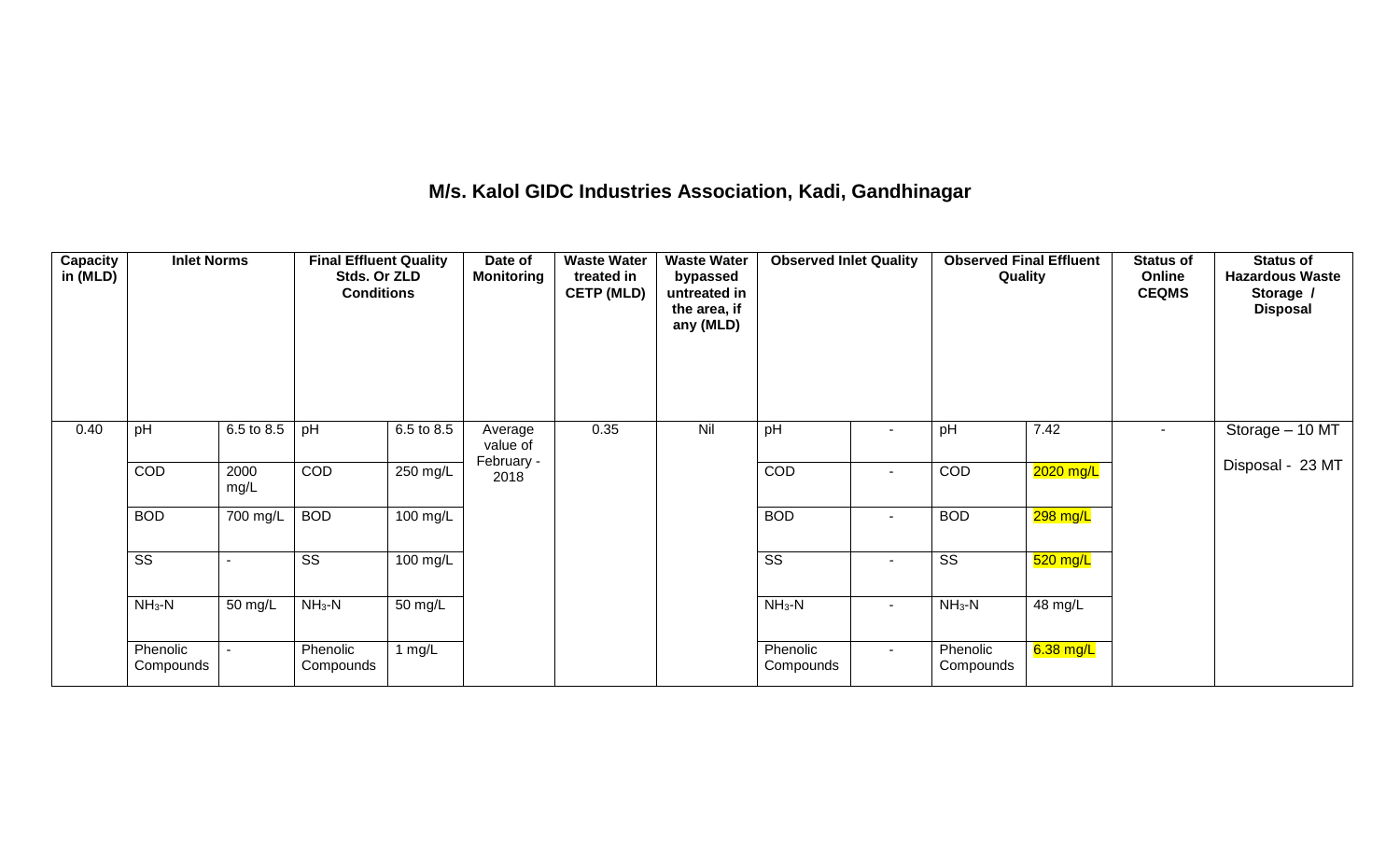## **M/s. Zydus Infrastructure Pvt.Ltd, Changodar,Ahmedabad**

| <b>Capacity</b><br>in (MLD) | <b>Inlet Norms</b>                              |             | <b>Final Effluent Quality</b><br>Stds. Or ZLD<br><b>Conditions</b> |                                | Date of<br><b>Monitoring</b> | <b>Waste Water</b><br>treated in<br><b>CETP (MLD)</b> | <b>Waste Water</b><br>bypassed<br>untreated in<br>the area, if<br>any (MLD) | <b>Observed Inlet Quality</b>                   |                          |                                                 | <b>Observed Final Effluent</b><br>Quality | <b>Status of</b><br>Online<br><b>CEQMS</b> | <b>Status of</b><br><b>Hazardous Waste</b><br>Storage /<br><b>Disposal</b> |
|-----------------------------|-------------------------------------------------|-------------|--------------------------------------------------------------------|--------------------------------|------------------------------|-------------------------------------------------------|-----------------------------------------------------------------------------|-------------------------------------------------|--------------------------|-------------------------------------------------|-------------------------------------------|--------------------------------------------|----------------------------------------------------------------------------|
| 1.5                         | pH                                              | $6 - 8$     | pH                                                                 | No outlet<br>norms             | Average<br>value of          | 1.3                                                   | Nil                                                                         | pH                                              | $\overline{\phantom{a}}$ | pH                                              | 6.72                                      | pH, TOC<br>meter                           |                                                                            |
|                             | COD                                             | 850 mg/L    | COD                                                                | are<br>prescribe<br>d as it is | February -<br>2018           |                                                       |                                                                             | COD                                             | $\sim$                   | COD                                             | 16 mg/L                                   |                                            |                                                                            |
|                             | BOD <sub>(3</sub><br>days at<br>$27^{\circ}C$ ) | 400 mg/L    | BOD <sub>(3</sub><br>days at<br>$27^{\circ}C$ )                    | a ZLD<br>based<br>CETP by      |                              |                                                       |                                                                             | BOD <sub>(3</sub><br>days at<br>$27^{\circ}C$ ) | $\sim$                   | BOD <sub>(3</sub><br>days at<br>$27^{\circ}C$ ) | $4$ mg/L                                  |                                            |                                                                            |
|                             | $\overline{\text{ss}}$                          | 300 mg/L    | SS                                                                 | the<br>means of<br><b>MEE</b>  |                              |                                                       |                                                                             | $\overline{\text{ss}}$                          | $\sim$                   | SS                                              | 4 mg/L                                    |                                            |                                                                            |
|                             | $NH3-N$                                         | $<$ 10 mg/L | $NH3-N$                                                            |                                |                              |                                                       |                                                                             | $NH3-N$                                         | $\sim$                   | $NH3-N$                                         | $4.65 \text{ mg/L}$                       |                                            |                                                                            |
|                             | Phenolic<br>Compounds                           | $<$ 3 mg/L  | Phenolic<br>Compounds                                              |                                |                              |                                                       |                                                                             | Phenolic<br>Compounds                           | $\sim$                   | Phenolic<br>Compounds                           | <b>BDL</b>                                |                                            |                                                                            |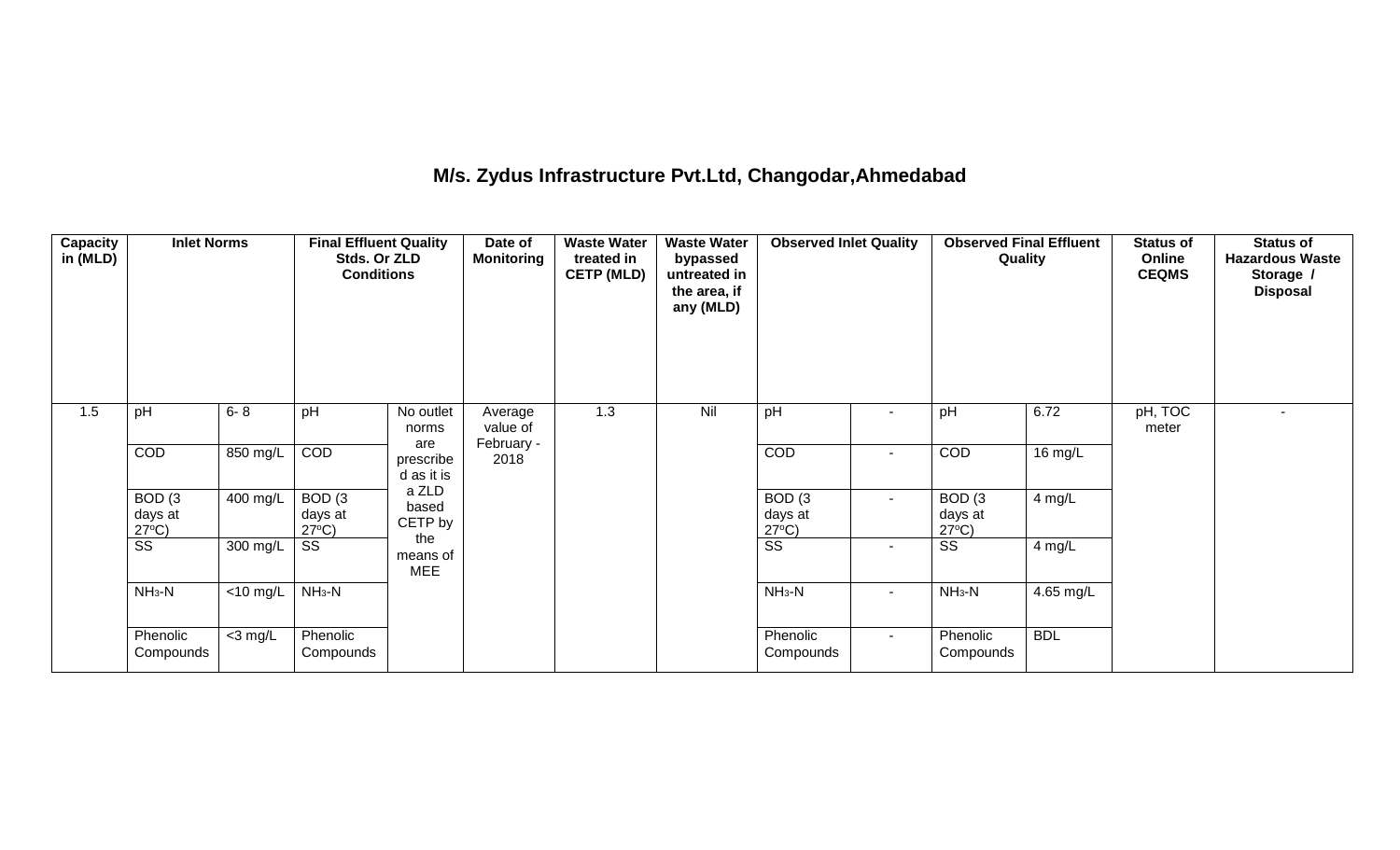## **M/s. Tata Motors Ltd Vendors Park, Sanand, Ahmedabad**

| Capacity<br>in (MLD) | <b>Inlet Norms</b>     |                       | <b>Final Effluent Quality</b><br>Stds. Or ZLD<br><b>Conditions</b> |                   | Date of<br>Monitoring             | <b>Waste Water</b><br>treated in<br><b>CETP (MLD)</b> | <b>Waste Water</b><br>bypassed<br>untreated in<br>the area, if<br>any (MLD) | <b>Observed Inlet Quality</b> |                | <b>Observed Final Effluent</b><br>Quality |            | <b>Status of</b><br>Online<br><b>CEQMS</b> | <b>Status of</b><br><b>Hazardous Waste</b><br>Storage /<br><b>Disposal</b> |
|----------------------|------------------------|-----------------------|--------------------------------------------------------------------|-------------------|-----------------------------------|-------------------------------------------------------|-----------------------------------------------------------------------------|-------------------------------|----------------|-------------------------------------------|------------|--------------------------------------------|----------------------------------------------------------------------------|
| 1.5                  | pH                     | $6 - 10.5$            | pH                                                                 | $6.5 - 8.5$       | Average<br>value of<br>February - | 0.10                                                  | Nil                                                                         | pH                            | $\blacksquare$ | pH                                        | 7.82       | pH, DO<br>meter, TOC<br>meter, Flow        | $\sim$                                                                     |
|                      | COD                    | 900 mg/L              | COD                                                                | $100$ mg/L        | 2018                              |                                                       |                                                                             | COD                           | $\sim$         | COD                                       | 30 mg/L    | meter                                      |                                                                            |
|                      | <b>BOD</b>             | $250$ mg/L            | <b>BOD</b>                                                         | $30 \text{ mg/L}$ |                                   |                                                       |                                                                             | <b>BOD</b>                    | $\sim$         | <b>BOD</b>                                | 9 mg/L     |                                            |                                                                            |
|                      | $\overline{\text{ss}}$ | 100 mg/L              | SS                                                                 | 100 mg/L          |                                   |                                                       |                                                                             | $\overline{\text{ss}}$        | $\sim$         | SS                                        | 10 mg/L    |                                            |                                                                            |
|                      | $NH_3-N$               | 50 mg/L               | $NH3-N$                                                            | 50 mg/L           |                                   |                                                       |                                                                             | $NH3-N$                       | $\sim$         | $NH_3-N$                                  | 3 mg/L     |                                            |                                                                            |
|                      | Phenolic<br>Compounds  | Not<br>Applicabl<br>e | Phenolic<br>Compounds                                              | 1 $mg/L$          |                                   |                                                       |                                                                             | Phenolic<br>Compounds         | $\sim$         | Phenolic<br>Compounds                     | <b>BDL</b> |                                            |                                                                            |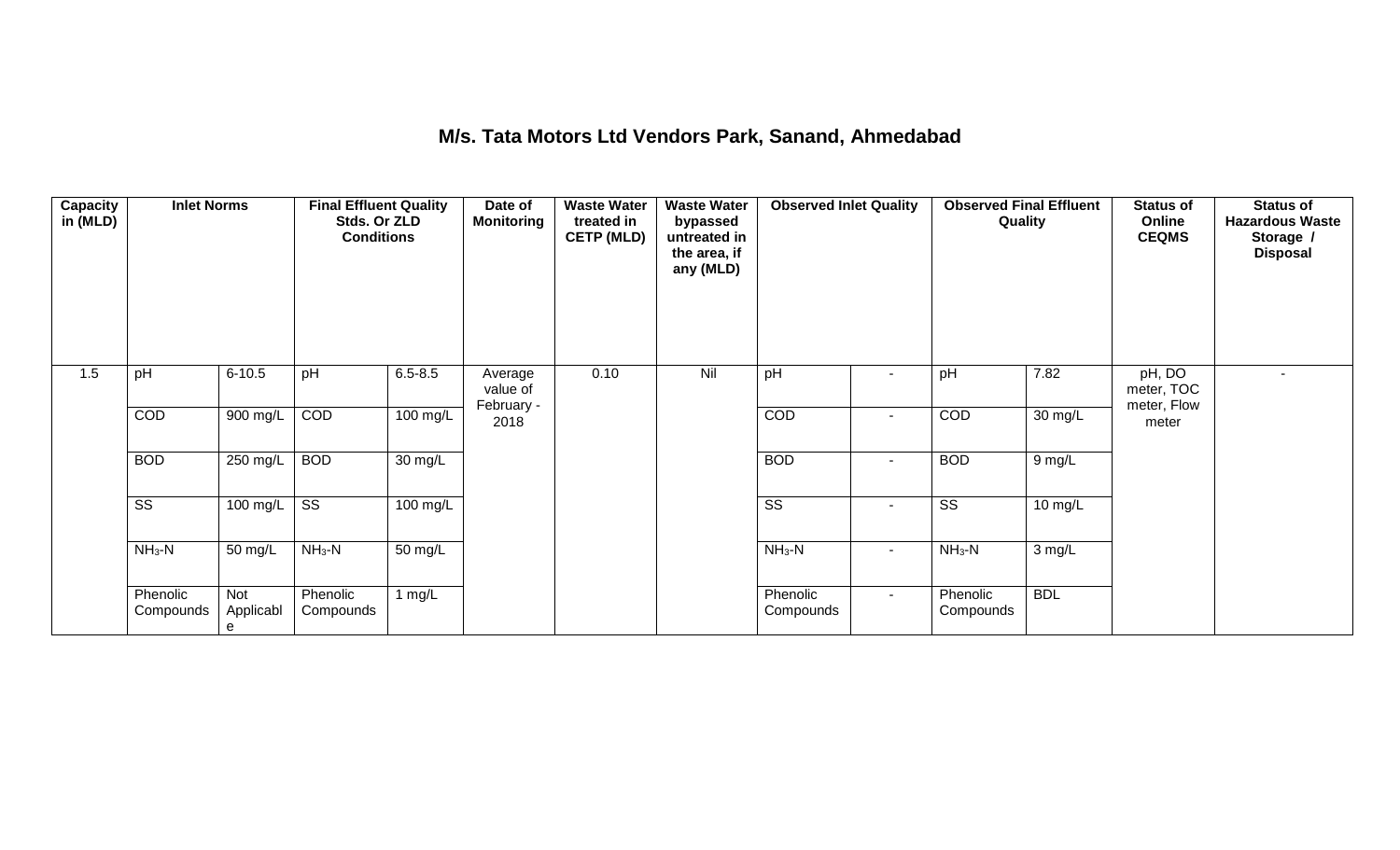## **M/s. Bavla Eco Project Ltd., Bavla, Ahmedabad**

| <b>Capacity</b><br>in (MLD) | <b>Inlet Norms</b>     |                          | <b>Final Effluent Quality</b><br>Stds. Or ZLD<br><b>Conditions</b> |                       | Date of<br><b>Monitoring</b> | <b>Waste Water</b><br>treated in<br><b>CETP (MLD)</b> | <b>Waste Water</b><br>bypassed<br>untreated in<br>the area, if<br>any (MLD) | <b>Observed Inlet Quality</b> |                          |                        | <b>Observed Final Effluent</b><br>Quality | <b>Status of</b><br>Online<br><b>CEQMS</b> | <b>Status of</b><br><b>Hazardous Waste</b><br>Storage /<br><b>Disposal</b> |
|-----------------------------|------------------------|--------------------------|--------------------------------------------------------------------|-----------------------|------------------------------|-------------------------------------------------------|-----------------------------------------------------------------------------|-------------------------------|--------------------------|------------------------|-------------------------------------------|--------------------------------------------|----------------------------------------------------------------------------|
| 1.00                        | pH                     | $5.5 - 8.5$              | pH                                                                 | $6.5 - 8.5$           | Average<br>value of          | 1.00                                                  | Nil                                                                         | pH                            | $\overline{\phantom{a}}$ | pH                     | 7.66                                      | $\blacksquare$                             | Sludge is used as<br>Manure                                                |
|                             | COD                    | 4500<br>mg/L             | COD                                                                | 250 mg/L              | February -<br>2018           |                                                       |                                                                             | COD                           | $\overline{\phantom{a}}$ | COD                    | 366 mg/L                                  |                                            |                                                                            |
|                             | <b>BOD</b>             | 1500<br>mg/L             | <b>BOD</b>                                                         | $100$ mg/L            |                              |                                                       |                                                                             | <b>BOD</b>                    | $\blacksquare$           | <b>BOD</b>             | $145$ mg/L                                |                                            |                                                                            |
|                             | $\overline{\text{ss}}$ | 300 mg/L                 | $\overline{\text{ss}}$                                             | 100 mg/L              |                              |                                                       |                                                                             | $\overline{\text{ss}}$        | $\overline{\phantom{a}}$ | $\overline{\text{ss}}$ | 118 mg/L                                  |                                            |                                                                            |
|                             | $NH3-N$                | $\overline{\phantom{a}}$ | $NH_3-N$                                                           | 50 mg/L               |                              |                                                       |                                                                             | $NH_3-N$                      | $\overline{\phantom{a}}$ | $NH3-N$                | 43 mg/L                                   |                                            |                                                                            |
|                             | Phenolic<br>Compounds  |                          | Phenolic<br>Compounds                                              | Not<br>Applicabl<br>e |                              |                                                       |                                                                             | Phenolic<br>Compounds         | $\overline{\phantom{a}}$ | Phenolic<br>Compounds  | $\sim$                                    |                                            |                                                                            |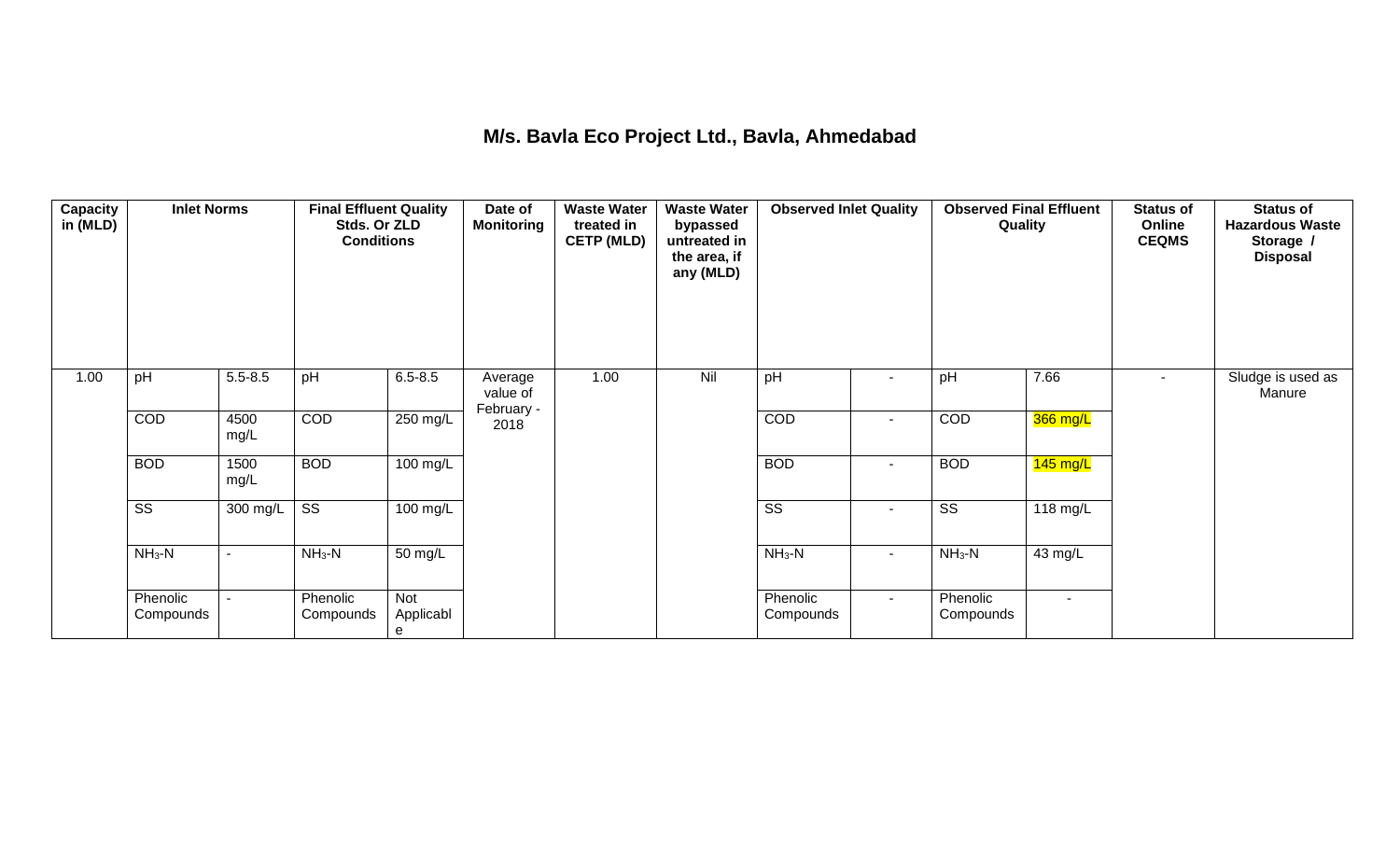#### **M/s. Vinayak Jal SudhikaranSahakariMandali Ltd, Bavla, Ahmedabad**

| Capacity<br>in (MLD) | <b>Inlet Norms</b>     |              | <b>Final Effluent Quality</b><br>Stds. Or ZLD<br><b>Conditions</b> |                       | Date of<br><b>Monitoring</b>      | <b>Waste Water</b><br>treated in<br><b>CETP (MLD)</b> | <b>Waste Water</b><br>bypassed<br>untreated in<br>the area, if<br>any (MLD) | <b>Observed Inlet Quality</b> |                | <b>Observed Final Effluent</b><br>Quality |                       | <b>Status of</b><br>Online<br><b>CEQMS</b> | <b>Status of</b><br><b>Hazardous Waste</b><br>Storage /<br><b>Disposal</b> |
|----------------------|------------------------|--------------|--------------------------------------------------------------------|-----------------------|-----------------------------------|-------------------------------------------------------|-----------------------------------------------------------------------------|-------------------------------|----------------|-------------------------------------------|-----------------------|--------------------------------------------|----------------------------------------------------------------------------|
| 1.50                 | pH                     | $5.5 - 8.5$  | pH                                                                 | $6.5 - 8.5$           | Average<br>value of<br>February - | 1.50                                                  | Nil                                                                         | pH                            | $\sim$         | pH                                        | 7.65                  | $\overline{\phantom{a}}$                   | Sludge is used as<br>Manure                                                |
|                      | COD                    | 4500<br>mg/L | <b>COD</b>                                                         | 250mg/L               | 2018                              |                                                       |                                                                             | COD                           | $\sim$         | COD                                       | 486 mg/L              |                                            |                                                                            |
|                      | <b>BOD</b>             | 1500<br>mg/L | <b>BOD</b>                                                         | 100 mg/L              |                                   |                                                       |                                                                             | <b>BOD</b>                    | $\blacksquare$ | <b>BOD</b>                                | <mark>282 mg/L</mark> |                                            |                                                                            |
|                      | $\overline{\text{ss}}$ | 300 mg/L     | $\overline{\text{SS}}$                                             | 100 mg/L              |                                   |                                                       |                                                                             | SS                            | ۰              | $\overline{\text{SS}}$                    | <mark>278 mg/L</mark> |                                            |                                                                            |
|                      | $NH3-N$                |              | $NH3-N$                                                            | 50 mg/L               |                                   |                                                       |                                                                             | $NH3-N$                       | $\sim$         | $NH3-N$                                   | 56 mg/L               |                                            |                                                                            |
|                      | Phenolic<br>Compounds  |              | Phenolic<br>Compounds                                              | Not<br>Applicabl<br>e |                                   |                                                       |                                                                             | Phenolic<br>Compounds         | $\blacksquare$ | Phenolic<br>Compounds                     |                       |                                            |                                                                            |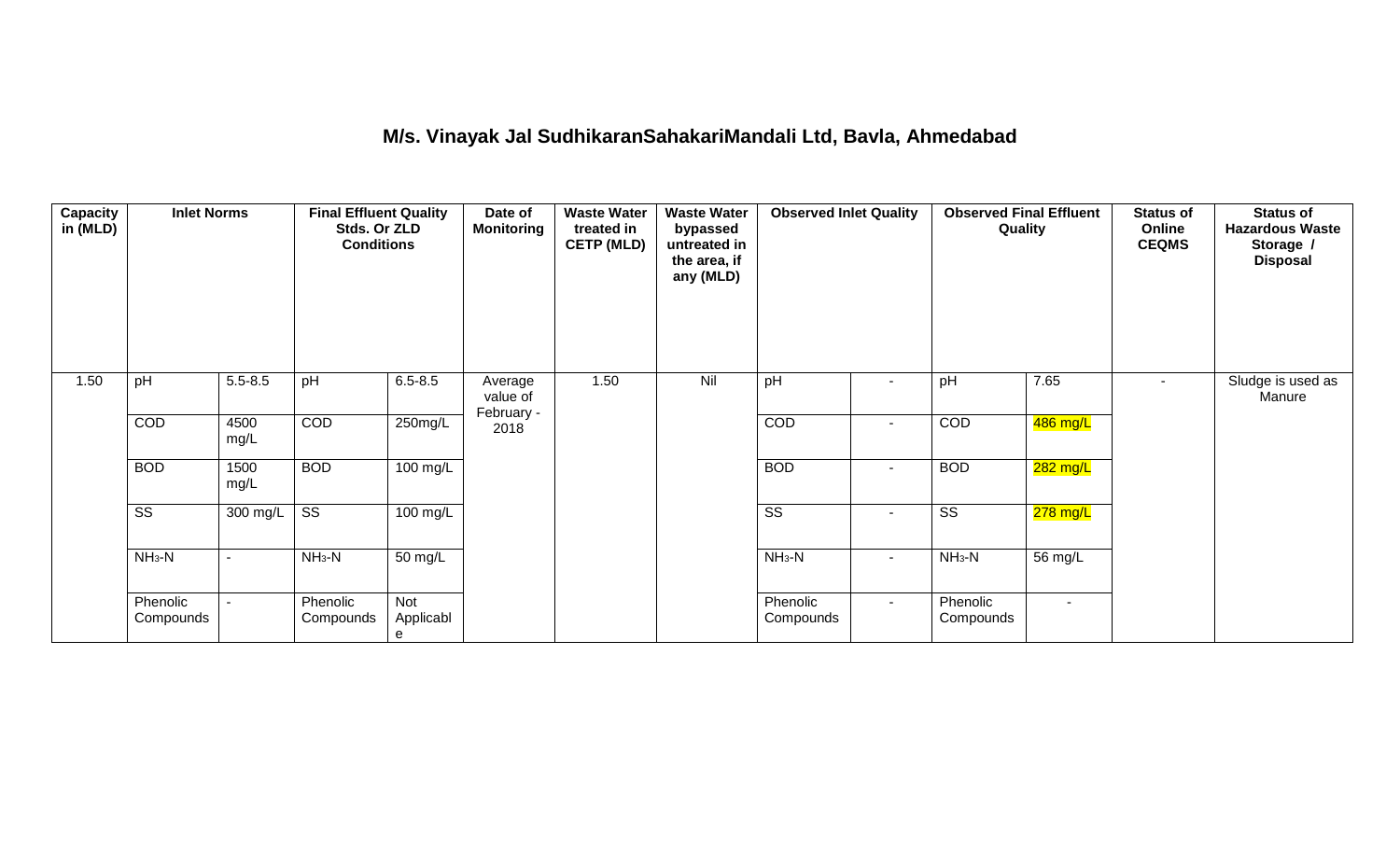## **M/s. Jay KhodiyarEnviro-Technologies Pvt. Ltd.,Rajkot**

| <b>Capacity</b><br>in (MLD) | <b>Inlet Norms</b>     |                          | <b>Final Effluent Quality</b><br>Stds. Or ZLD<br><b>Conditions</b> |            | Date of<br><b>Monitoring</b>        | <b>Waste Water</b><br>treated in<br><b>CETP (MLD)</b> | <b>Waste Water</b><br>bypassed<br>untreated in<br>the area, if<br>any (MLD) | <b>Observed Inlet Quality</b> |                | Quality                |                          | <b>Status of</b><br>Online<br><b>CEQMS</b> | <b>Status of</b><br><b>Hazardous Waste</b><br>Storage /<br><b>Disposal</b> |
|-----------------------------|------------------------|--------------------------|--------------------------------------------------------------------|------------|-------------------------------------|-------------------------------------------------------|-----------------------------------------------------------------------------|-------------------------------|----------------|------------------------|--------------------------|--------------------------------------------|----------------------------------------------------------------------------|
| 0.025                       | pH                     | Up to 5                  | pH                                                                 | 6.5 to 8.5 | No<br>sampling in                   | 0.007                                                 | Nil                                                                         | pH                            | ۰              | pH                     |                          | $\sim$                                     |                                                                            |
|                             | COD                    | 250 mg/L                 | COD                                                                | 100 mg/L   | the month<br>of February<br>$-2018$ |                                                       |                                                                             | COD                           | $\blacksquare$ | COD                    | $\overline{\phantom{a}}$ |                                            |                                                                            |
|                             | <b>BOD</b>             | 100 mg/L                 | <b>BOD</b>                                                         | 30 mg/L    |                                     |                                                       |                                                                             | <b>BOD</b>                    | $\blacksquare$ | <b>BOD</b>             |                          |                                            |                                                                            |
|                             | $\overline{\text{ss}}$ | 250 mg/L                 | $\overline{\text{ss}}$                                             | $100$ mg/L |                                     |                                                       |                                                                             | $\overline{\text{ss}}$        | $\blacksquare$ | $\overline{\text{ss}}$ | $\sim$                   |                                            |                                                                            |
|                             | $NH3-N$                | $\overline{\phantom{a}}$ | $NH3-N$                                                            | 50 mg/L    |                                     |                                                       |                                                                             | $NH3-N$                       | $\sim$         | $NH_3-N$               | $\overline{\phantom{a}}$ |                                            |                                                                            |
|                             | Phenolic<br>Compounds  |                          | Phenolic<br>Compounds                                              | 1 $mg/L$   |                                     |                                                       |                                                                             | Phenolic<br>Compounds         | $\sim$         | Phenolic<br>Compounds  | $\sim$                   |                                            |                                                                            |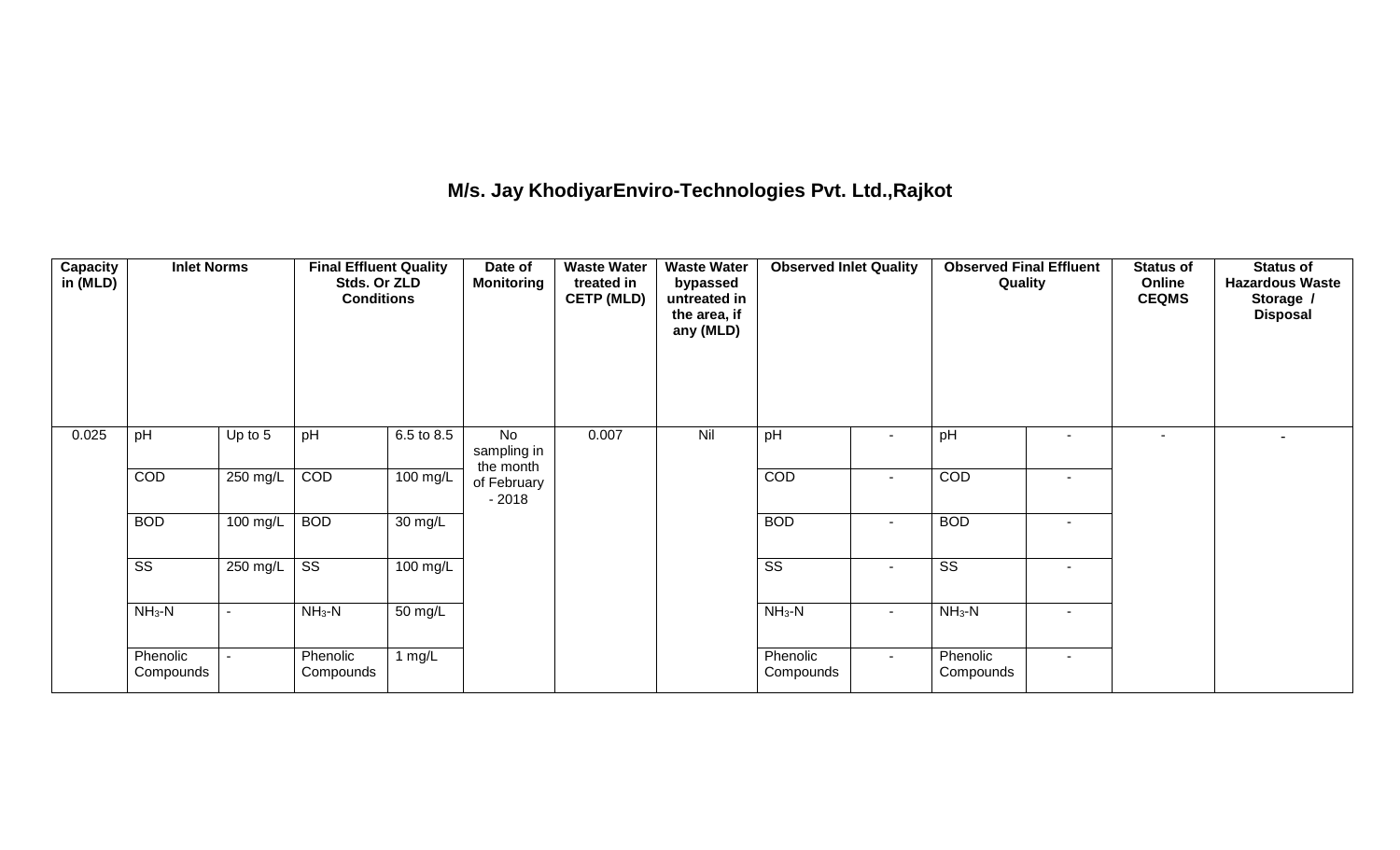## **M/s. Jetpur Dyeing & Printing Association, Jetpur, Rajkot**

| Capacity<br>in (MLD) | <b>Inlet Norms</b>     |              | <b>Final Effluent Quality</b><br>Stds. Or ZLD<br><b>Conditions</b> |                      | Date of<br><b>Monitoring</b>      | <b>Waste Water</b><br>treated in<br><b>CETP (MLD)</b> | <b>Waste Water</b><br>bypassed<br>untreated in<br>the area, if<br>any (MLD) | <b>Observed Inlet Quality</b> |            | <b>Observed Final Effluent</b><br>Quality |          | <b>Status of</b><br>Online<br><b>CEQMS</b> | <b>Status of</b><br><b>Hazardous Waste</b><br>Storage /<br><b>Disposal</b> |
|----------------------|------------------------|--------------|--------------------------------------------------------------------|----------------------|-----------------------------------|-------------------------------------------------------|-----------------------------------------------------------------------------|-------------------------------|------------|-------------------------------------------|----------|--------------------------------------------|----------------------------------------------------------------------------|
| 10.00                | pH                     | 10.5-12.0    | pH                                                                 | $6.5 - 8.5$          | Average<br>value of<br>February - | 7.00                                                  | Nil                                                                         | pH                            | 11.32      | pH                                        | 6.69     | pH, Flow<br>meter                          | Storage -90 MT                                                             |
|                      | COD                    | 1000<br>mg/L | COD                                                                | 250 mg/L             | 2018                              |                                                       |                                                                             | COD                           | 1659 mg/L  | COD                                       | 339 mg/L |                                            |                                                                            |
|                      | <b>BOD</b>             | 350 mg/L     | <b>BOD</b>                                                         | $100 \text{ mg/L}$   |                                   |                                                       |                                                                             | <b>BOD</b>                    | $400$ mg/L | <b>BOD</b>                                | 105 mg/L |                                            |                                                                            |
|                      | $\overline{\text{ss}}$ | 2000<br>mg/L | $\overline{\text{SS}}$                                             | 100 mg/L             |                                   |                                                       |                                                                             | $\overline{\text{SS}}$        | 346 mg/L   | $\overline{\text{ss}}$                    | 104 mg/L |                                            |                                                                            |
|                      | $NH3-N$                | 75 mg/L      | $NH3-N$                                                            | $\overline{50}$ mg/L |                                   |                                                       |                                                                             | $NH3-N$                       | 17 mg/L    | $NH3-N$                                   | 15 mg/L  |                                            |                                                                            |
|                      | Phenolic<br>Compounds  | 5 mg/L       | Phenolic<br>Compounds                                              | 1 $mg/L$             |                                   |                                                       |                                                                             | Phenolic<br>Compounds         | $\sim$     | Phenolic<br>Compounds                     | $\sim$   |                                            |                                                                            |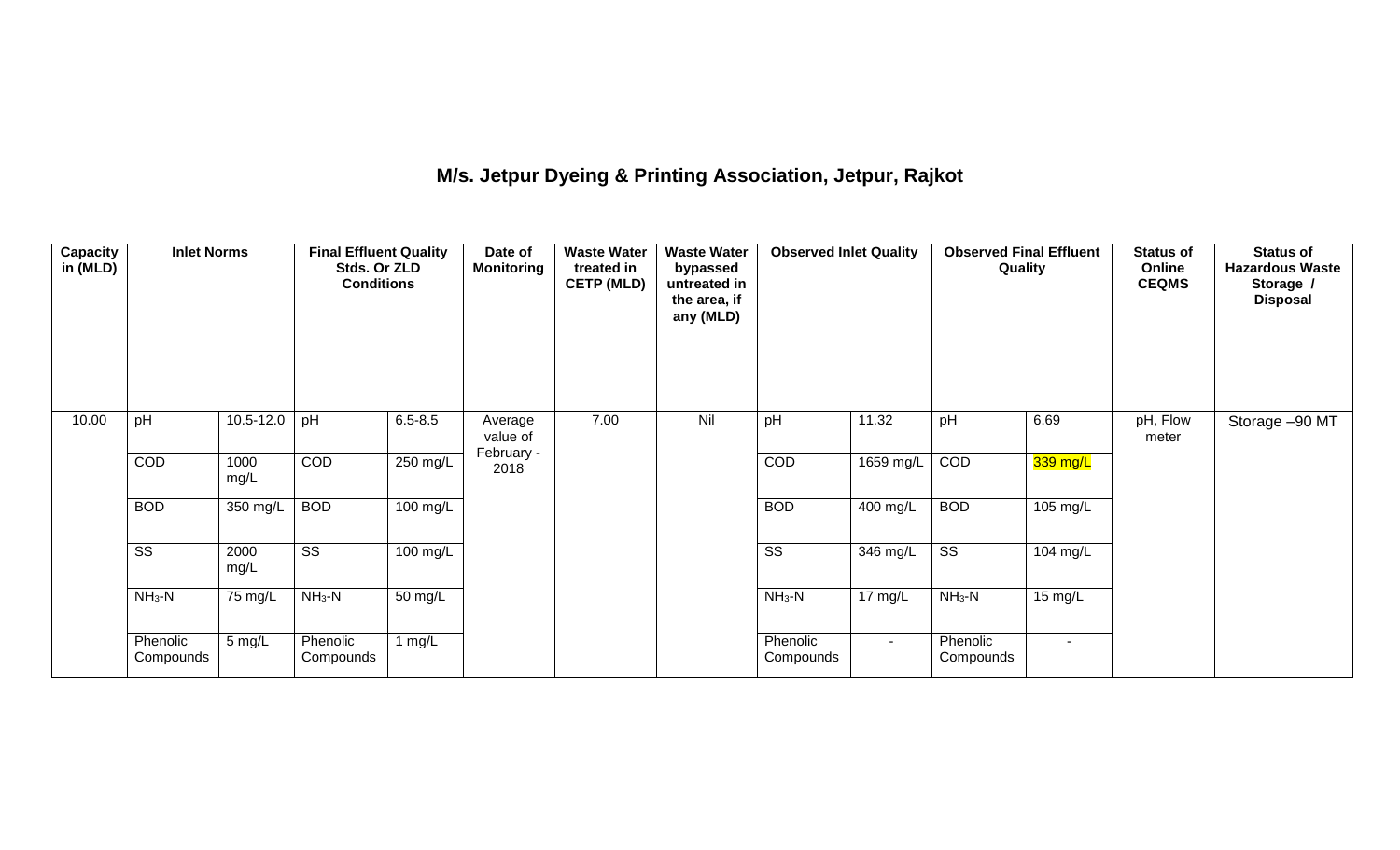# **M/s. Shri Dhareshwar GIDC Vistar Association,Dhareshwar, Rajkot**

| Capacity<br>in (MLD) | <b>Inlet Norms</b>     |                  | <b>Final Effluent Quality</b><br>Stds. Or ZLD<br><b>Conditions</b> |                      | Date of<br><b>Monitoring</b> | <b>Waste Water</b><br><b>Waste Water</b><br>treated in<br>bypassed<br><b>CETP (MLD)</b><br>untreated in<br>the area, if<br>any (MLD) |     | <b>Observed Inlet Quality</b> |                    | Quality                |          | <b>Status of</b><br>Online<br><b>CEQMS</b> | <b>Status of</b><br><b>Hazardous Waste</b><br>Storage /<br><b>Disposal</b> |
|----------------------|------------------------|------------------|--------------------------------------------------------------------|----------------------|------------------------------|--------------------------------------------------------------------------------------------------------------------------------------|-----|-------------------------------|--------------------|------------------------|----------|--------------------------------------------|----------------------------------------------------------------------------|
| 0.09                 | pH                     | $10.5 - 12$      | pH                                                                 | 6.5 to 9             | Average<br>value of          | 0.07                                                                                                                                 | Nil | pH                            | 6.69               | pH                     | 6.75     | pH, Flow<br>Meter                          | Storage $-2$ MT                                                            |
|                      | COD                    | 1000<br>mg/L     | <b>COD</b>                                                         | 100 mg/L             | February -<br>2018           |                                                                                                                                      |     | <b>COD</b>                    | 2272 mg/L          | COD                    | 292 mg/L |                                            | Disposal - 5 MT                                                            |
|                      | <b>BOD</b>             | 350 mg/L         | <b>BOD</b>                                                         | 30 mg/L              |                              |                                                                                                                                      |     | <b>BOD</b>                    | 750 mg/L           | <b>BOD</b>             | 99 mg/L  |                                            |                                                                            |
|                      | $\overline{\text{ss}}$ | 2000<br>mg/L     | $\overline{\text{ss}}$                                             | $100 \text{ mg/L}$   |                              |                                                                                                                                      |     | $\overline{\text{ss}}$        | $452 \text{ mg/L}$ | $\overline{\text{ss}}$ | 60 mg/L  |                                            |                                                                            |
|                      | $NH3-N$                | 75 mg/L          | $NH3-N$                                                            | $\overline{50}$ mg/L |                              |                                                                                                                                      |     | $NH3-N$                       | 13 mg/L            | $NH3-N$                | 31 mg/L  |                                            |                                                                            |
|                      | Phenolic<br>Compounds  | $5 \text{ mg/L}$ | Phenolic<br>Compounds                                              | 1 $mg/L$             |                              |                                                                                                                                      |     | Phenolic<br>Compounds         | $\sim$             | Phenolic<br>Compounds  | $\sim$   |                                            |                                                                            |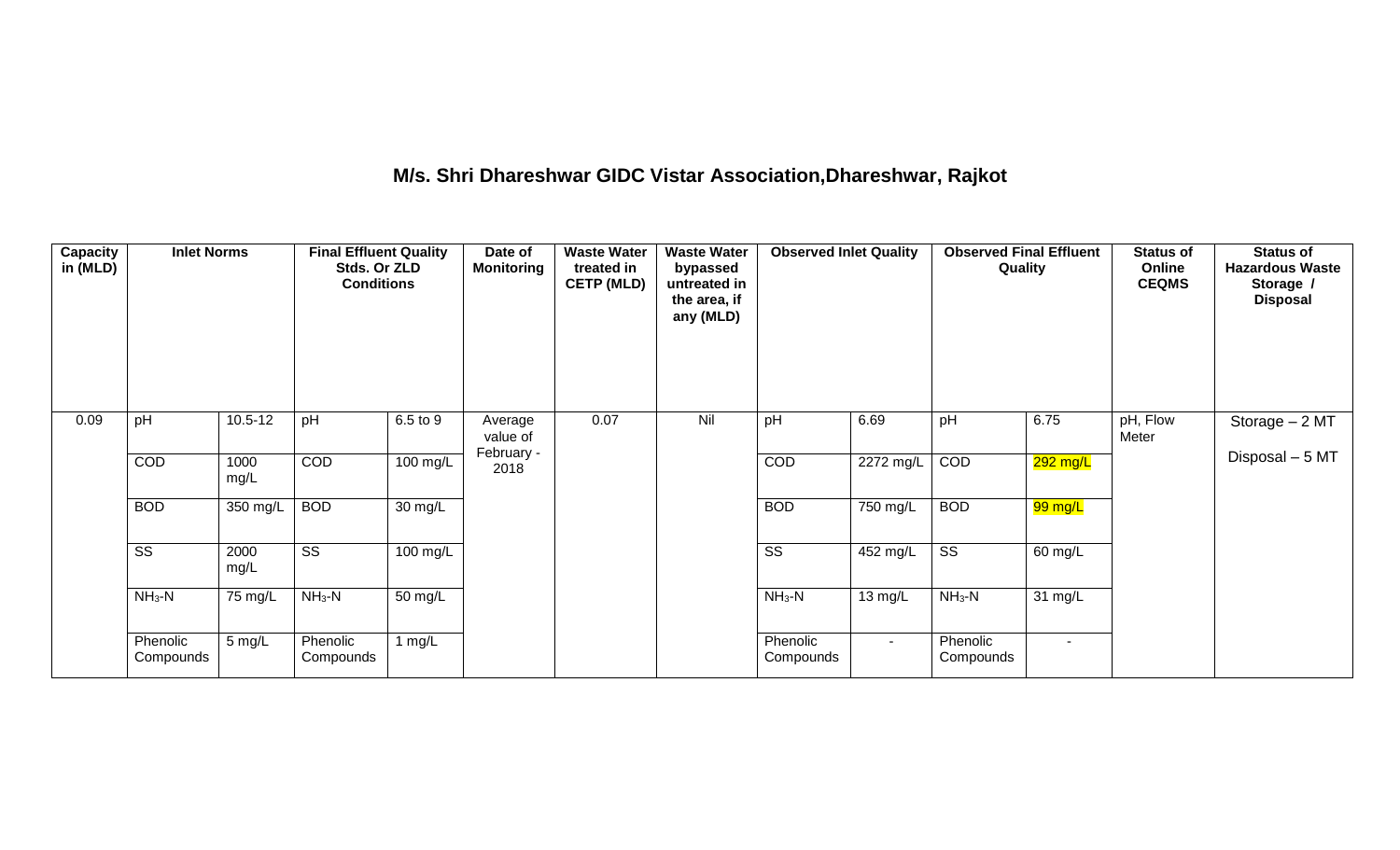## **M/s. Bhatgam Washing GhatSuddhikaranYojana Pvt. Ltd., Bhatgam,Rajkot**

| Capacity<br>in (MLD) | <b>Inlet Norms</b>     |              | <b>Final Effluent Quality</b><br>Stds. Or ZLD<br><b>Conditions</b> |                      | Date of<br><b>Monitoring</b>   | <b>Waste Water</b><br>treated in<br><b>CETP (MLD)</b> | <b>Waste Water</b><br>bypassed<br>untreated in<br>the area, if<br>any (MLD) | <b>Observed Inlet Quality</b> |                          | <b>Observed Final Effluent</b><br>Quality |                          | <b>Status of</b><br>Online<br><b>CEQMS</b> | <b>Status of</b><br><b>Hazardous Waste</b><br>Storage /<br><b>Disposal</b> |
|----------------------|------------------------|--------------|--------------------------------------------------------------------|----------------------|--------------------------------|-------------------------------------------------------|-----------------------------------------------------------------------------|-------------------------------|--------------------------|-------------------------------------------|--------------------------|--------------------------------------------|----------------------------------------------------------------------------|
| 30                   | pH                     | $10.5 - 12$  | pH                                                                 | $6.5 - 9$            | No<br>sampling in<br>the month | 6.00                                                  | Nil                                                                         | pH                            | $\overline{\phantom{a}}$ | pH                                        |                          | pH, Flow<br>meter, SS,<br>Color, MLSS,     | $\blacksquare$                                                             |
|                      | COD                    | 1000<br>mg/L | COD                                                                | 100 mg/L             | of February<br>$-2018$         |                                                       |                                                                             | COD                           | $\sim$                   | <b>COD</b>                                | $\overline{\phantom{a}}$ | <b>COD</b>                                 |                                                                            |
|                      | <b>BOD</b>             | 350 mg/L     | <b>BOD</b>                                                         | 30 mg/L              |                                |                                                       |                                                                             | <b>BOD</b>                    | $\sim$                   | <b>BOD</b>                                | ٠                        |                                            |                                                                            |
|                      | $\overline{\text{ss}}$ | 2000<br>mg/L | $\overline{\text{ss}}$                                             | 100 mg/L             |                                |                                                       |                                                                             | $\overline{\text{ss}}$        | $\sim$                   | $\overline{\text{SS}}$                    | $\overline{\phantom{a}}$ |                                            |                                                                            |
|                      | $NH3-N$                | 75 mg/L      | $NH3-N$                                                            | $\overline{50}$ mg/L |                                |                                                       |                                                                             | $NH3-N$                       | $\sim$                   | $NH3-N$                                   | ۰                        |                                            |                                                                            |
|                      | Phenolic<br>Compounds  | 5 mg/L       | Phenolic<br>Compounds                                              | 1 $mg/L$             |                                |                                                       |                                                                             | Phenolic<br>Compounds         | $\sim$                   | Phenolic<br>Compounds                     | ۰                        |                                            |                                                                            |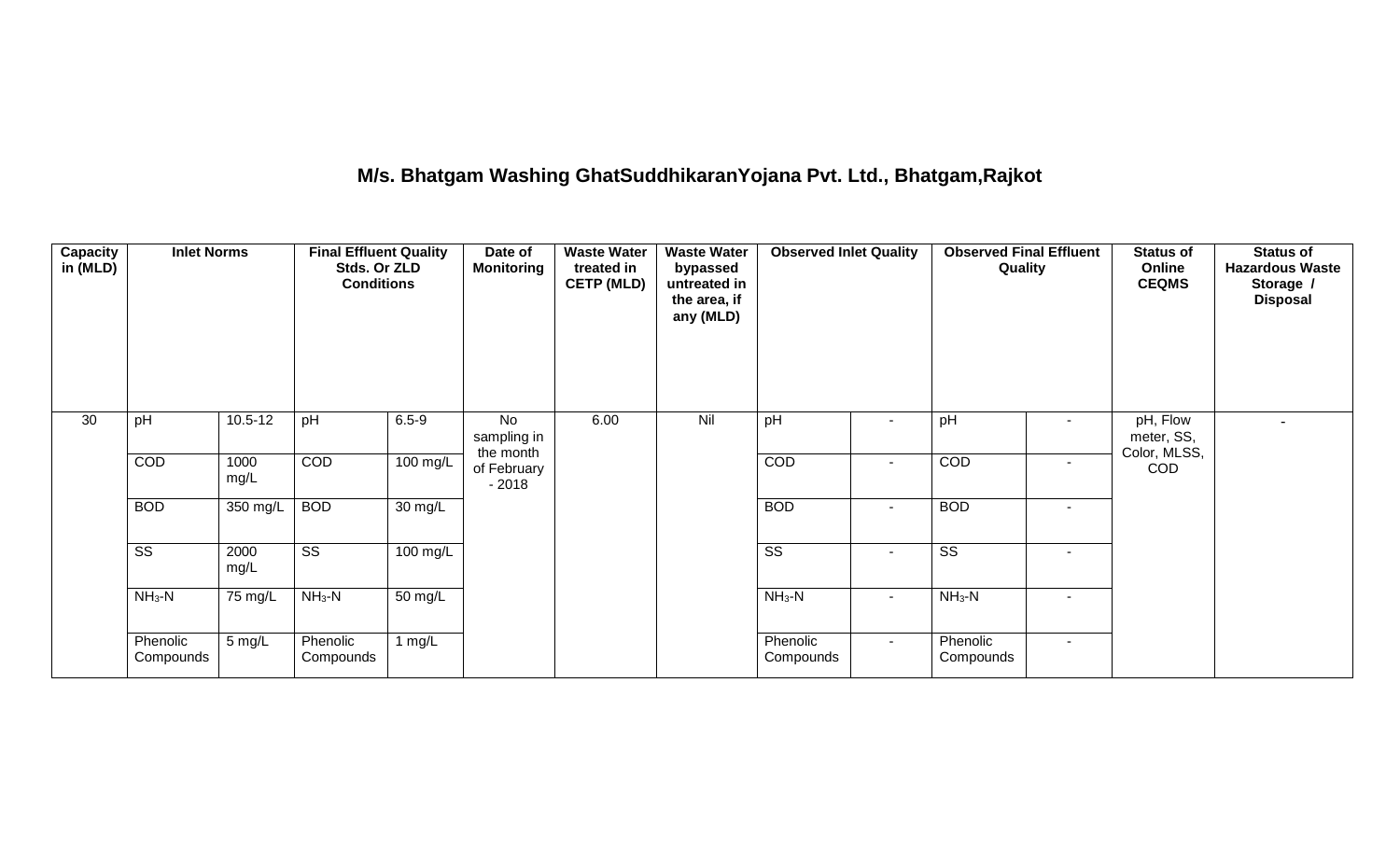## **M/s. Veraval Industries Association, Veraval, Junagadh**

| <b>Capacity</b><br>in (MLD) | <b>Inlet Norms</b>     |                | <b>Final Effluent Quality</b><br>Stds. Or ZLD<br><b>Conditions</b> |            | Date of<br><b>Monitoring</b>      | <b>Waste Water</b><br>treated in<br><b>CETP (MLD)</b> | <b>Waste Water</b><br>bypassed<br>untreated in<br>the area, if<br>any (MLD) | <b>Observed Inlet Quality</b> |           | <b>Observed Final Effluent</b><br>Quality |          | <b>Status of</b><br>Online<br><b>CEQMS</b> | <b>Status of</b><br><b>Hazardous Waste</b><br>Storage /<br><b>Disposal</b> |
|-----------------------------|------------------------|----------------|--------------------------------------------------------------------|------------|-----------------------------------|-------------------------------------------------------|-----------------------------------------------------------------------------|-------------------------------|-----------|-------------------------------------------|----------|--------------------------------------------|----------------------------------------------------------------------------|
| $5\phantom{.0}$             | pH                     | 5.5 to 9       | pH                                                                 | 6 to 9     | Average<br>value of<br>February - | 1.5                                                   | Nil                                                                         | pH                            | 6.58      | pH                                        | 7.20     | $\overline{\phantom{a}}$                   |                                                                            |
|                             | COD                    | 3500<br>mg/L   | COD                                                                | 250 mg/L   | 2018                              |                                                       |                                                                             | COD                           | 1687 mg/L | COD                                       | 420 mg/L |                                            |                                                                            |
|                             | <b>BOD</b>             | 1000<br>mg/L   | <b>BOD</b>                                                         | 100 mg/L   |                                   |                                                       |                                                                             | <b>BOD</b>                    | 804 mg/L  | <b>BOD</b>                                | 198 mg/L |                                            |                                                                            |
|                             | $\overline{\text{ss}}$ | 200 mg/L       | $\overline{\text{ss}}$                                             | $100$ mg/L |                                   |                                                       |                                                                             | $\overline{\text{ss}}$        | 388 mg/L  | $\overline{\text{SS}}$                    | 82 mg/L  |                                            |                                                                            |
|                             | $NH3-N$                | 50 mg/L        | $NH3-N$                                                            | 50 mg/L    |                                   |                                                       |                                                                             | $NH_3-N$                      | 230 mg/L  | $NH_3-N$                                  | 28 mg/L  |                                            |                                                                            |
|                             | Phenol                 | $\blacksquare$ | Phenol                                                             | $\sim$     |                                   |                                                       |                                                                             | Phenolic<br>Compounds         | $\sim$    | Phenolic<br>Compounds                     | $\sim$   |                                            |                                                                            |